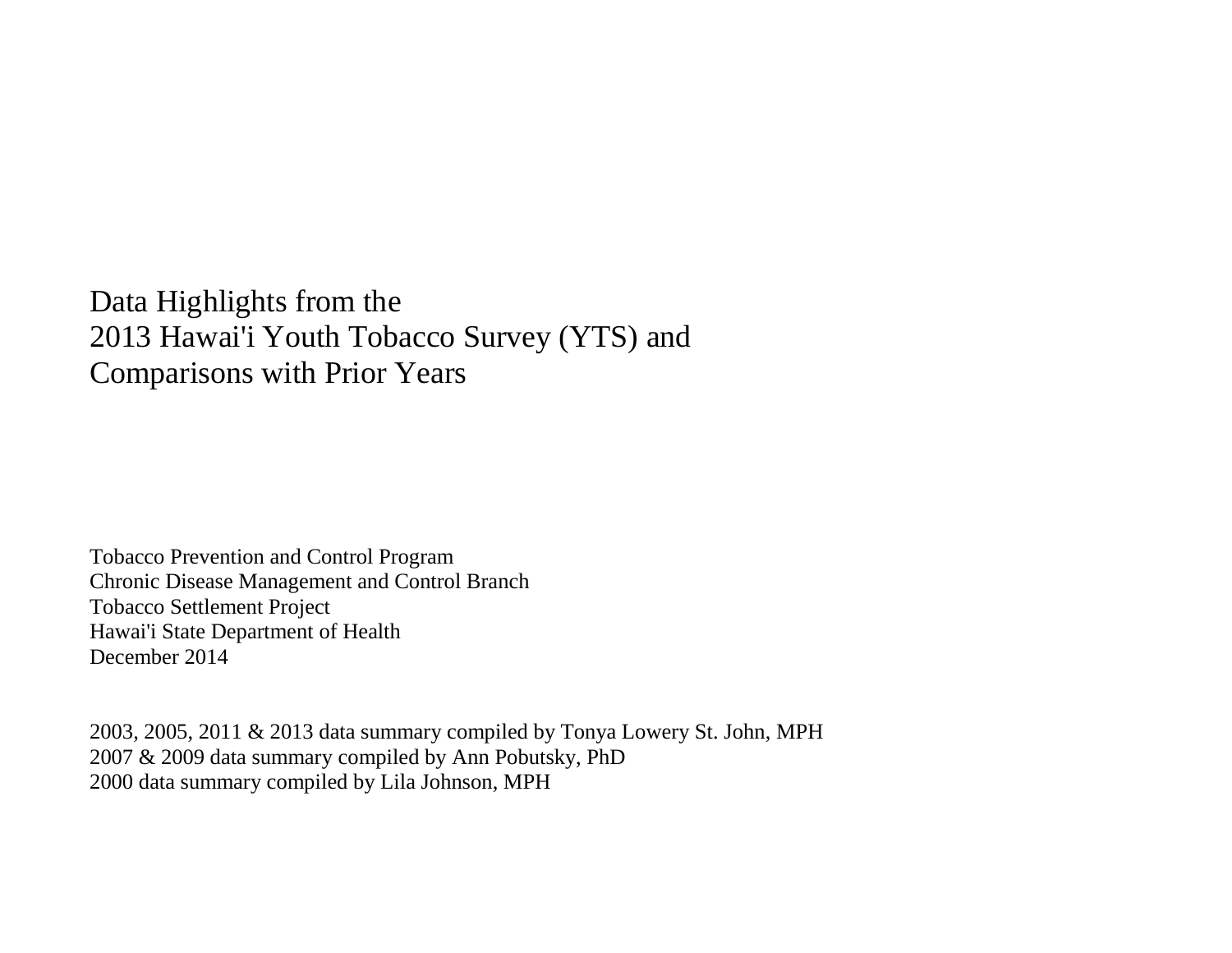### **Overview**

The Hawaii Youth Tobacco Survey (HYTS) is a module of the Hawaii School Health Survey administered to public school students in grades 6-12 throughout Hawaii in odd-numbered years. This report presents a summary of the results from 2013. More detailed data tables for the state including prevalence by sex, grade and race/ethnicity, 95% confidence intervals and population estimates can be found at the Hawaii Health Data Warehouse [\(www.hhdw.org\)](http://www.hhdw.org/).

The overall impact of tobacco on the lives of Hawaii's youth has declined from 2000 to 2013. Fewer teens have experimented with using traditional forms of tobacco and fewer teens are current cigarette smokers. Tobacco use, especially cigarette use, has declined dramatically as has exposure to secondhand smoke. However, new tobacco products are a concern. Experimentation with electronic smoking devices increased dramatically from 2011 to 2013.

#### **Prevalence**

- Lifetime cigarette use (ever smoked even one or two puffs) has decreased by over half in high school students (HS) from 63.3% in 2000 to 29.9% in 2013, and in middle school students (MS) from 21.1% in 2003 to 15.1% in 2013.
- Current smoking (in the past 30 days) among HS students decreased by over 70% from 24.5% in 2000 to 6.7% in 2013. Frequent smoking (on 20 or more of the past 30 days) was reduced almost 80% from 10.3% in 2000 to 2.1% in 2013. Among MS students, current smoking declined from 5.3% in 2003 to 3.6% in 2013 and only 0.3% of MS students reported frequent smoking in 2013.



Lifetime cigar smoking has decreased by almost 50% among HS students from 27.5% in 2000 to 14.0% in 2013 and by over 50% among MS students from 8.7% in 2003 to 4.0% in 2013.

Lifetime smokeless tobacco use (chewing tobacco, snuff, or dip) among HS students has decreased by almost 40% from 10.4% in 2000 to 6.6% in 2013 and by over 50% among MS students from 8.0% to 3.7%.

Note: 2000 MS and 2003 HS data are not reportable due to insufficient participation.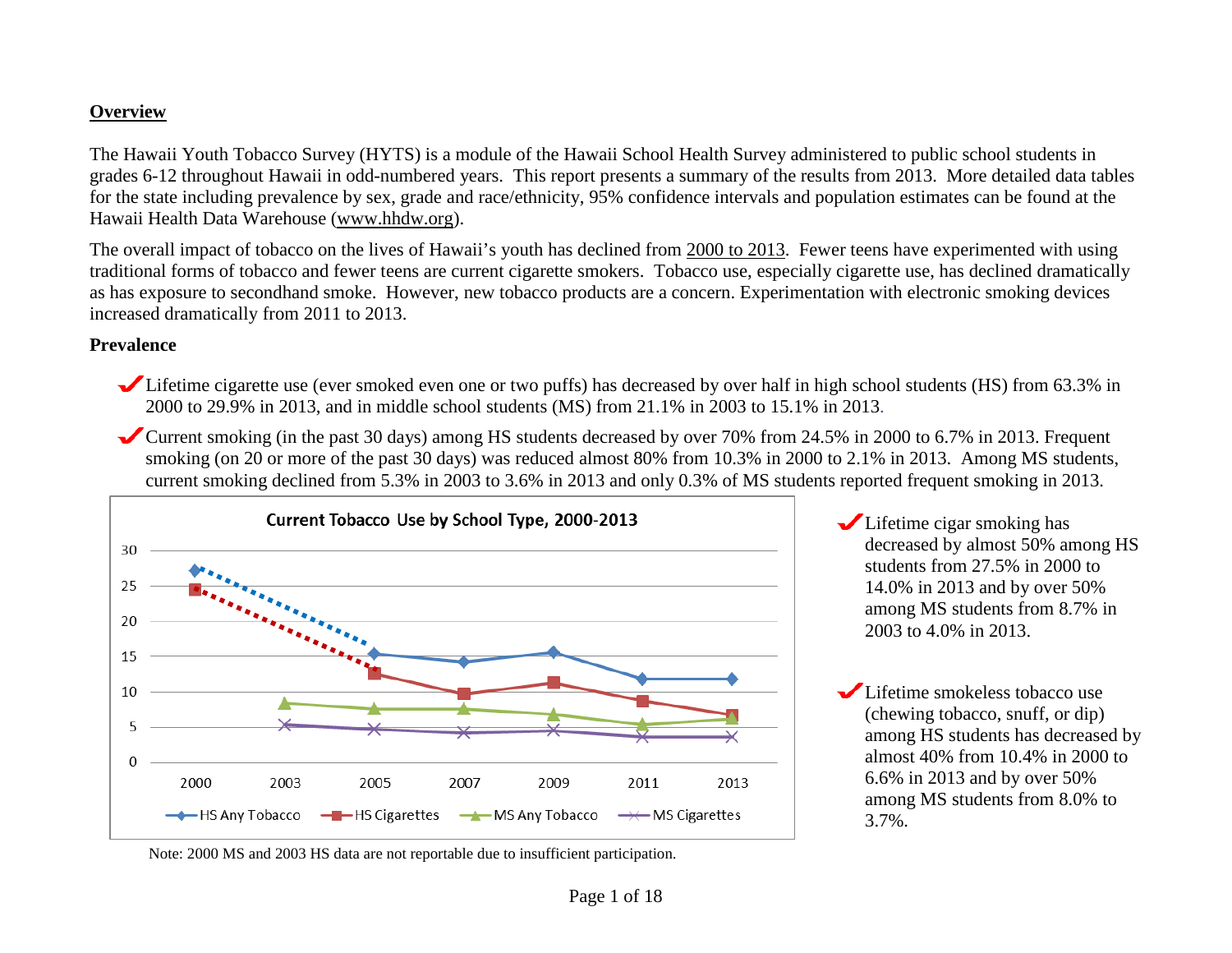<span id="page-2-0"></span> $\nabla$  Lifetime use of tobacco in new, non-traditional forms has increased with tobacco in a hookah<sup>[1](#page-2-0)</sup> or water pipe and electronic smoking devices or E-cigarettes being most prevalent. Lifetime E-cigarette use quadrupled among MS students from 1.8% in 2011 to 7.9% in 2013 and tripled among HS students during the same time period from 5.1% to 17.6%. In 2013, Hawaii students were about equally likely to have tried new tobacco products as traditional tobacco products.



▼ In all, 15.9% of HS and 12.6% of MS students have used at least one new tobacco product in the past 30 days; 5.5% of MS and 10.0% of HS students used E-cigarettes in the past 30 days.

### **Access**

Few smokers under the age of 18 years are able to purchase cigarettes at stores.

Only 14.7% of HS and 8.1% of MS current smokers under 18 years of age bought their own cigarettes at a store in the past 30 days. However, 47.5% of HS and 31.6% of MS underage smokers report getting their cigarettes from social sources (borrowing or being given cigarettes by friends).

<sup>&</sup>lt;sup>1</sup> Non-traditional tobacco products in the 2013 survey included, roll-your-own cigarettes, flavored cigarettes, clove cigars, flavored little cigars, smoking tobacco from a hookah or water pipe, snus, dissolvable tobacco products (sticks, orbs or strips), electronic cigarettes (E-cigarettes), and other tobacco products. A hookah is single or multi-stemmed, water pipe instrument use for smoking flavored tobacco.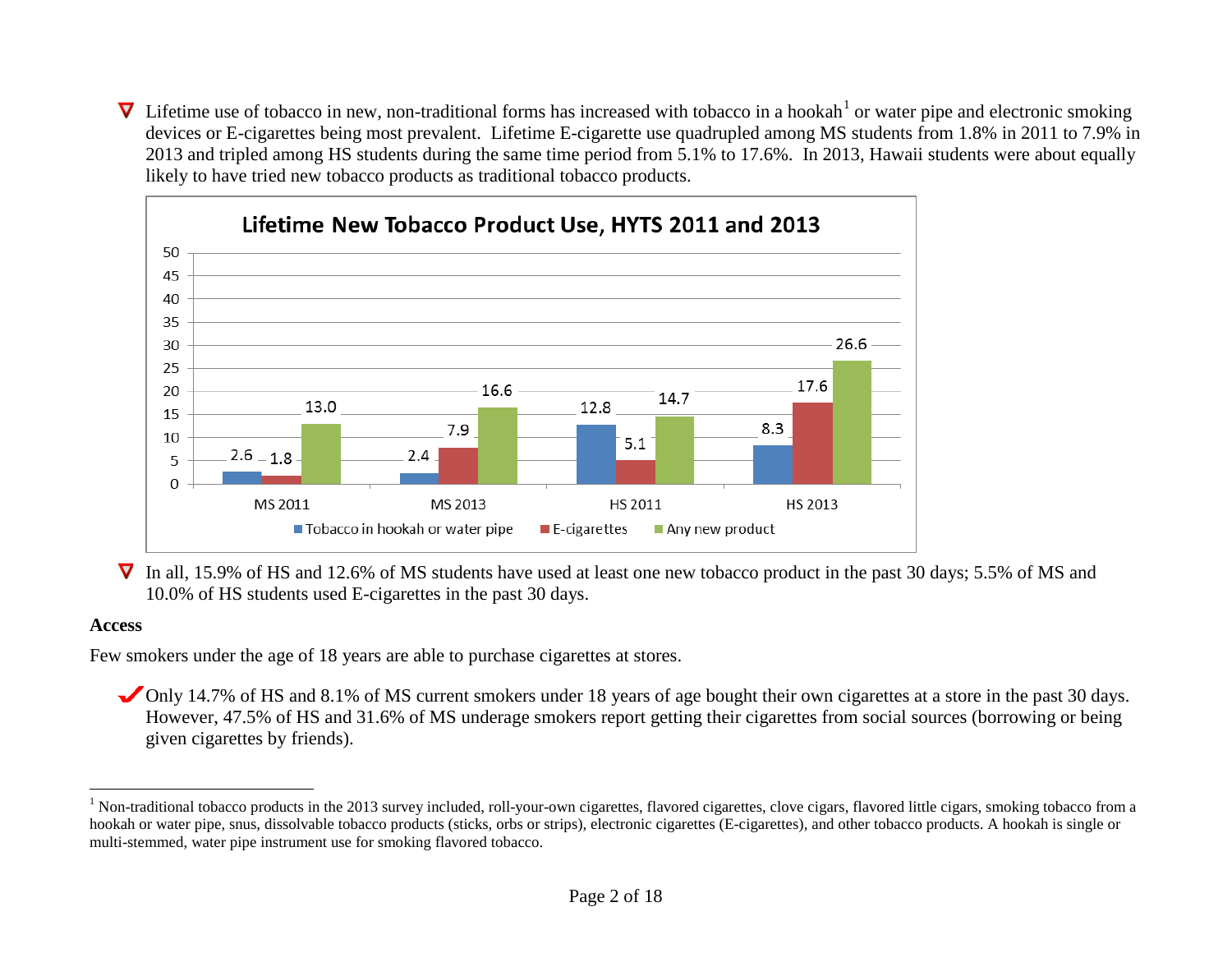- $\nabla$  Sales from unregulated venues remain a concern as 48.5% of MS and 43.3% of HS current smokers report buying cigarettes somewhere other than a gas station, convenience store, grocery store, drug store, vending machine, through the mail or the Internet in the past month.
- ▼ Only 23.4% of HS and 37.6% of MS current smokers under the age of 18 who tried to purchase cigarettes were refused sale because of their age in the past month.
- $\nabla$  Additionally, 90.5% of HS and 74.6% of MS tobacco users under the age of 18 feel it would be easy to get tobacco products if they wanted them.

### **Schools and Communities**

Students are learning about tobacco in school but there is room for improvement. The percent of students who have participated in the community event to discourage tobacco use has declined.

- Almost three-quarters of MS students but less than half of HS students report being taught about why they should not use tobacco products in at least one class during this school year (70.3% and 46.3%) respectively.
- Only 12.5% of HS students and 14.7% of MS students participated in a community event to discourage tobacco use in the past year, down from 17.6% among HS and 25.3% among MS students in 2011.

### **Cessation**

Most students who do smoke now have tried to quit in the past year, but many have been unable to stay off cigarettes for over 30 days. Very few students who use tobacco have participated in cessation programs in the past 12 months.

- 65.6% of MS and 70.6% of HS current smokers have tried to quit in the past year.
- 34.6 % of MS and 36.3% of HS and smokers were unable to abstain from cigarettes for one month during their last attempt.
- $\nabla$  Only 6.6% of MS tobacco users and 9.6% of HS attended a school or community program to help them quit in the past 12 months.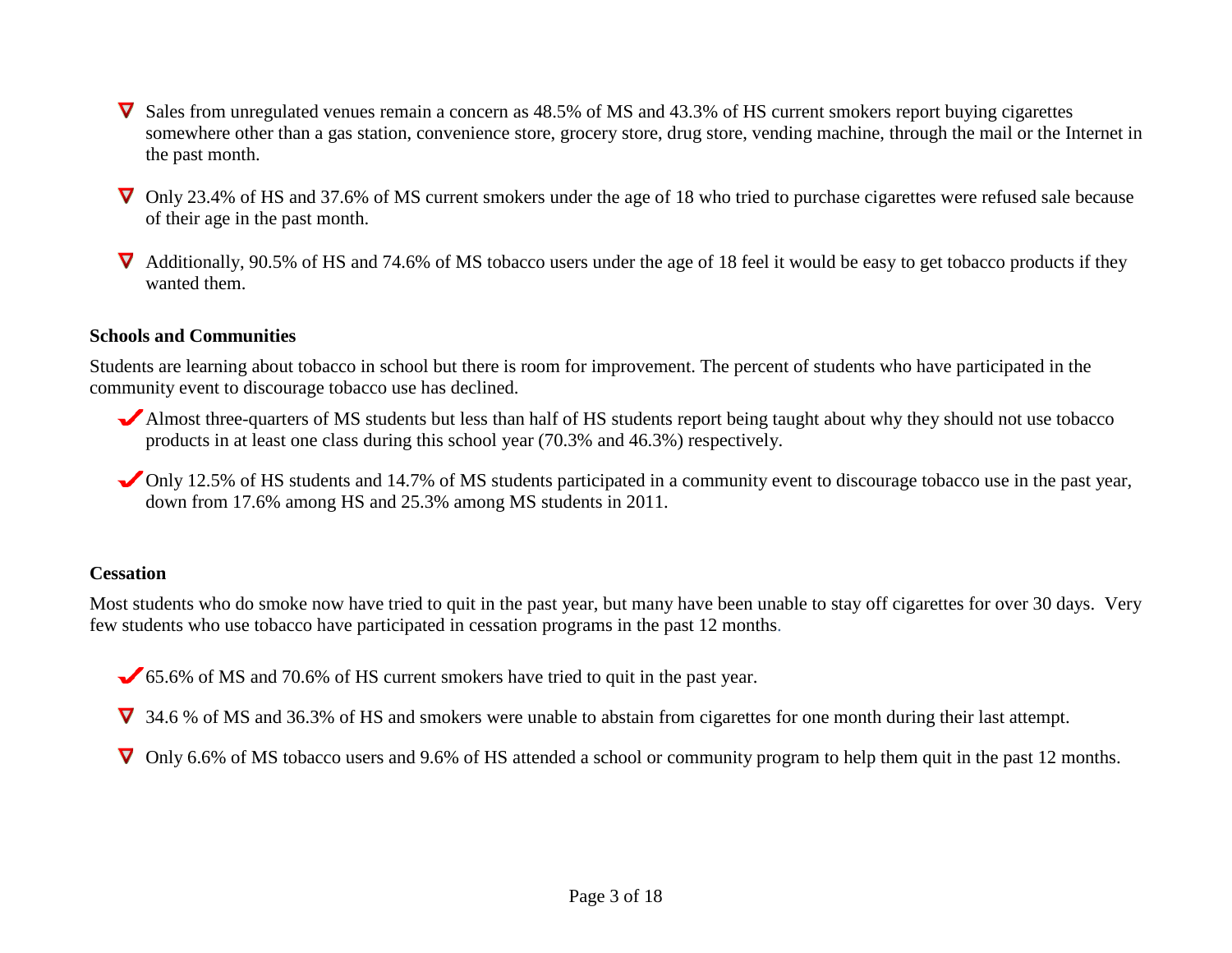### **Perceptions, Beliefs and Social Influences**

Most students believe that tobacco products are dangerous and that they are being targeted by tobacco companies; nevertheless, there are more never smoking students susceptible to starting smoking than in any time since 2005.

- Nine out of ten students agree that all tobacco products are dangerous (89.7% of MS and 87.5% of HS), and about two out of believe that tobacco companies try to get young people to smoke (64.7% MS and 66.5% HS).
- Still 22.1% of MS and 30.8% of HS students think that smokers have more friends, and 9.1% of MS and 10.3% of HS students think smoking makes young people look cool or fit in.
- One in five MS and almost 2 in 5 HS report that one or more of their four best friends smoke cigarettes (19.7% and 37.7%, respectively).
- $\nabla$  The proportion of never smokers who are susceptible to starting smoking has increased to 18.9% among MS and 15.1% among HS never smokers (up from 11.3% and 10.8%, respectively in 2009).

### **Adult Counsel on Smoking**

Less than half of all students report that their parents have talked to them in the past 12 months about not using tobacco, and few students report having their smoking status assessed by a healthcare provider or being advised not to smoke.

- $\nabla$  The proportion of students who recall their parents or guardians talking to them in the past 12 months about not using any type of tobacco product is 44.6% among MS and 33.3% among HS students.
- $\nabla$  In the past 12 months, only 16.3% of MS and 35.3% of HS students reported being asked by a doctor, dentist, nurse or other health professional if they smoked cigarettes.
- 26.7% of MS and 30.3% HS students were advised by a health professional to not smoke in the past 12 months.

## **Media**

Students are seeing and hearing fewer messages about the dangers of cigarettes on the TV, Internet and radio, but they are also seeing fewer people smoking on TV and in movies. However, new data shows that a significant proportion report receiving ads and coupons directly from tobacco companies.

 $\nabla$  In 2013, 58.6% of MS and 66.3% of HS and students saw or heard at least one anti-tobacco ad in the past month and the proportion who report daily exposure has decreased by over half from 38.5% in 2003 to 18.1%% in 2013 among MS students and from 40.7% in 2000 to 17.9% in 2013 among HS students.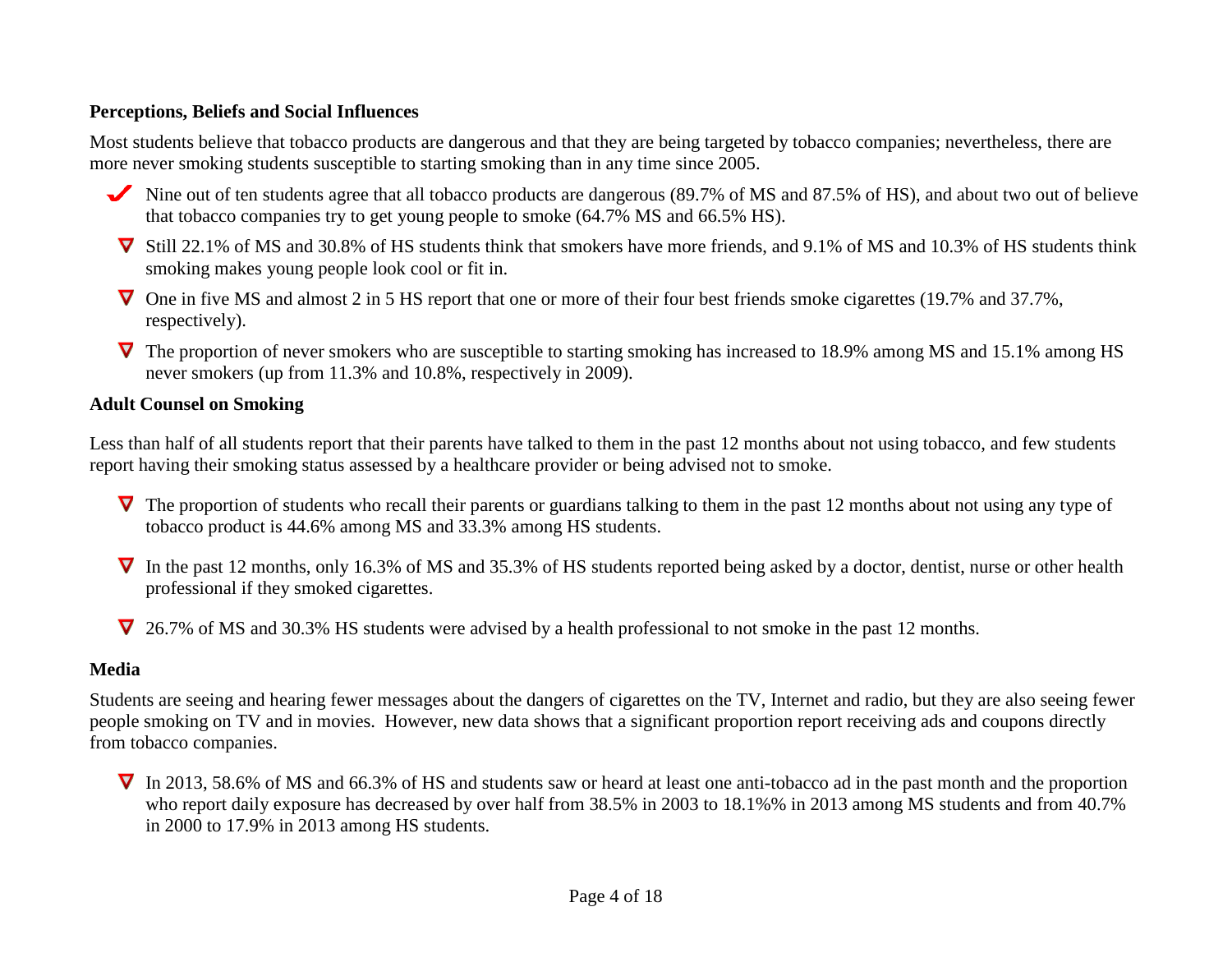67.5% of MS and 74.6% of HS students report that they often see actors smoking on TV or in the movies, down from 76.8% in 2003 MS and 89.5% in 2000 HS.

▼ 12.7% of MS and 8.8% of HS students received ads directly from a tobacco company in the past 30 days through the mail, e-mail, the Internet, Facebook, Myspace or a text message. Furthermore, 7.9% of MS and 6.6% of HS students received coupons from a tobacco company via one of these mechanisms in the past 30 days.

#### S**econd hand smoke (SHS)**

Almost all students think that second hand smoke (SHS) is harmful to them. Exposure to SHS in the past week has continued to decrease and more students report smoking is not allowed in their homes or cars.

About 93% of MS and HS think that SHS is harmful to them

Only 26.0% of HS and 22.2% of MS students reported being exposed to SHS in at home, down from 68.1% in 2000 and 40.0% in 2003, respectively.

Only 23.8% of HS and 18.0% of MS students reported being exposed to SHS in a car in the past 7 days.

- SHS exposure at home or car in the past 7 days dropped from 43.8% in 2005 to 34.9% in 2013 among HS students and from 41.0% in 2007 to 28.5% in 2013 among MS students.
- The proportion of students who reported smoking was never allowed in their home increased from 76.4% in 2007 to 83.4% in 2013 among MS students and from 77.3% to 81.6% among HS students.

#### **Conclusion**

Tobacco use is still the leading preventable cause of death in the United States and Hawaii has made great progress in reducing the toll of tobacco among youth. Nevertheless, there are still areas of concern. Although use of traditional tobacco products (cigarettes, cigars, smokeless tobacco and pipes) has decreased, experimentation with and current use of new tobacco products including E-cigarettes, tobacco in water pipes or hookah and roll-your-own cigarettes are increasing and need to be monitored. Awareness of anti-tobacco campaigns has decreased and about one in ten students report receiving advertising directly from tobacco companies.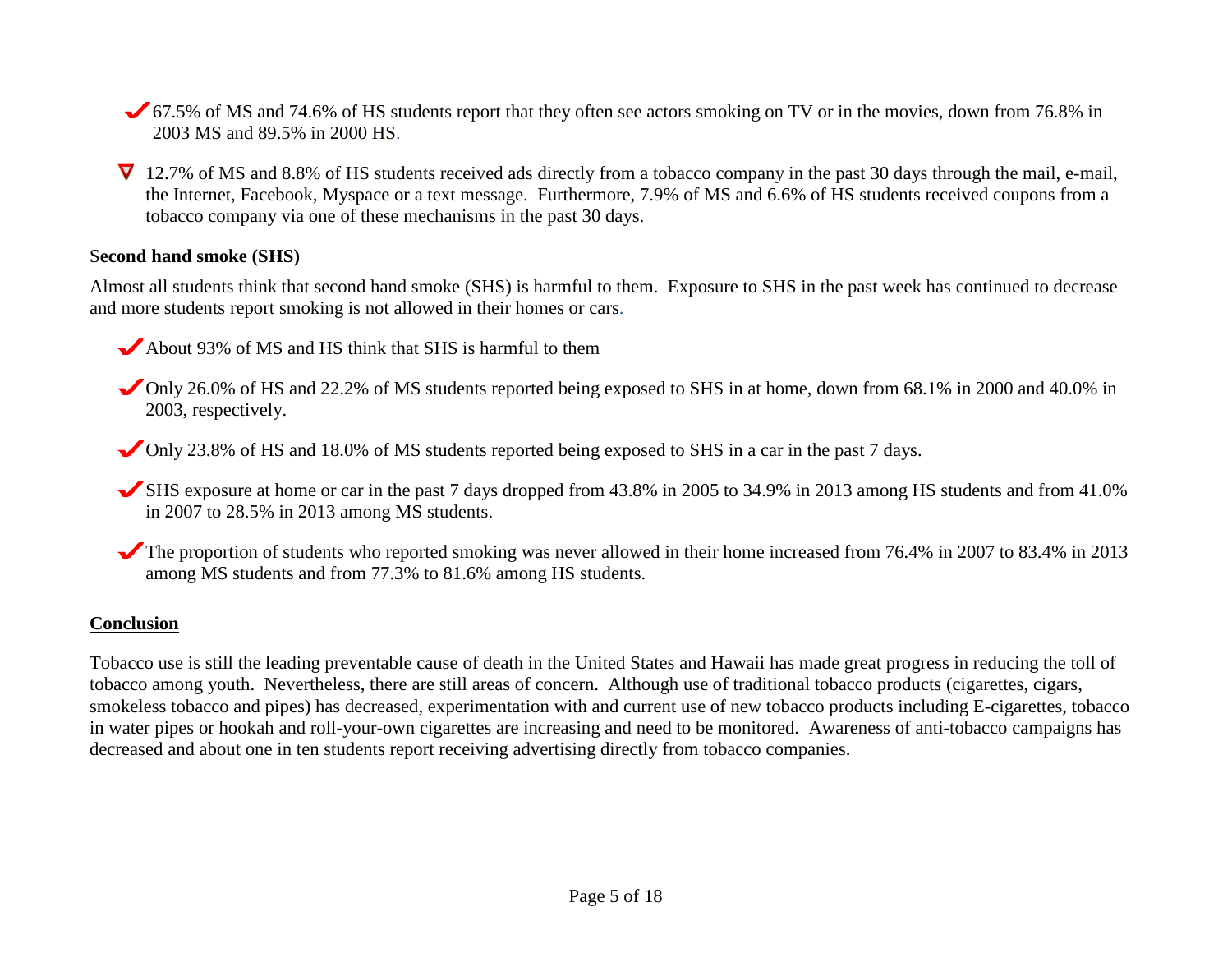### **Background and Methods**

The Youth Tobacco Survey (YTS) was designed by the Centers for Disease Control and Prevention (CDC) in collaboration with participating states. YTS surveys are conducted at the national, state and city level. Additionally, many countries participate in the global YTS allowing for comparison across all participating areas.

The 2013 Hawaii YTS (HYTS) data used in this report were collected using a self-administered survey format and employed a two-stage cluster design to produce a representative sample of students in middle school (grades 6-8) and high school (grades 9-12). The first-stage sampling frame consisted of all public schools containing any grades 6-8 and grades 9-12. Schools with  $6<sup>th</sup>$  grade as the terminal grade (elementary schools) were not included in the sample. Schools were selected with probability proportional to school enrollment size: 26 schools were selected for each sampling frame. The second sampling stage consisted of systematic equal probability sampling (with a random start) of classes from each school that participated in the survey. All students in the selected classes were eligible to participate in the survey. Active parental consent was required for each student participating in the survey.

The overall survey response rates were calculated by multiplying the school response rate by the student response rate. In the middle school sampling frame, 26 of the 26 schools participated (100.00% of schools) and 1,980 of 2,946 eligible students participated (67.21% of students), yielding a survey response rate of 67.21% (100.00% x 67.21%). In the high school sampling frame, 26 of the 26 sampled schools participated (100% of schools) and 1,455 of 2,480 eligible students participated (60.42% of students), yielding a survey response rate of 60.42% (100% x 60.42%).

A weight has been associated with each questionnaire to reflect the likelihood of sampling each student and to reduce bias by compensating for differing patterns of non-response and to reflect the population of Hawaii children in public schools. Additional details on the methods can be found at [www.cdc.gov/mmwr.](http://www.cdc.gov/mmwr/PDF/ss/ss5004.pdf) Table 1 provides detailed demographic information on the 2013 HYTS respondents.

This overview provides summary results from the middle school and high school surveys for 2013 and compares them with the results from the 2000, 2003, 2005, 2007, 2009 and 2011 HYTS. Table 2 provides prevalence of selected indicators among middle school students and Table 3 provides the prevalence among high school students. Middle school data for 2000 and high school data for 2003 are not reportable due to inadequate response rates on those years. More complete data tables with results by year and gender, grade and Hawaii-specific raceethnicity can be found on-line at the Hawaii Health Data Warehouse [http://www.hhdw.org/cms/index.php?page=yts-reports.](http://www.hhdw.org/cms/index.php?page=yts-reports)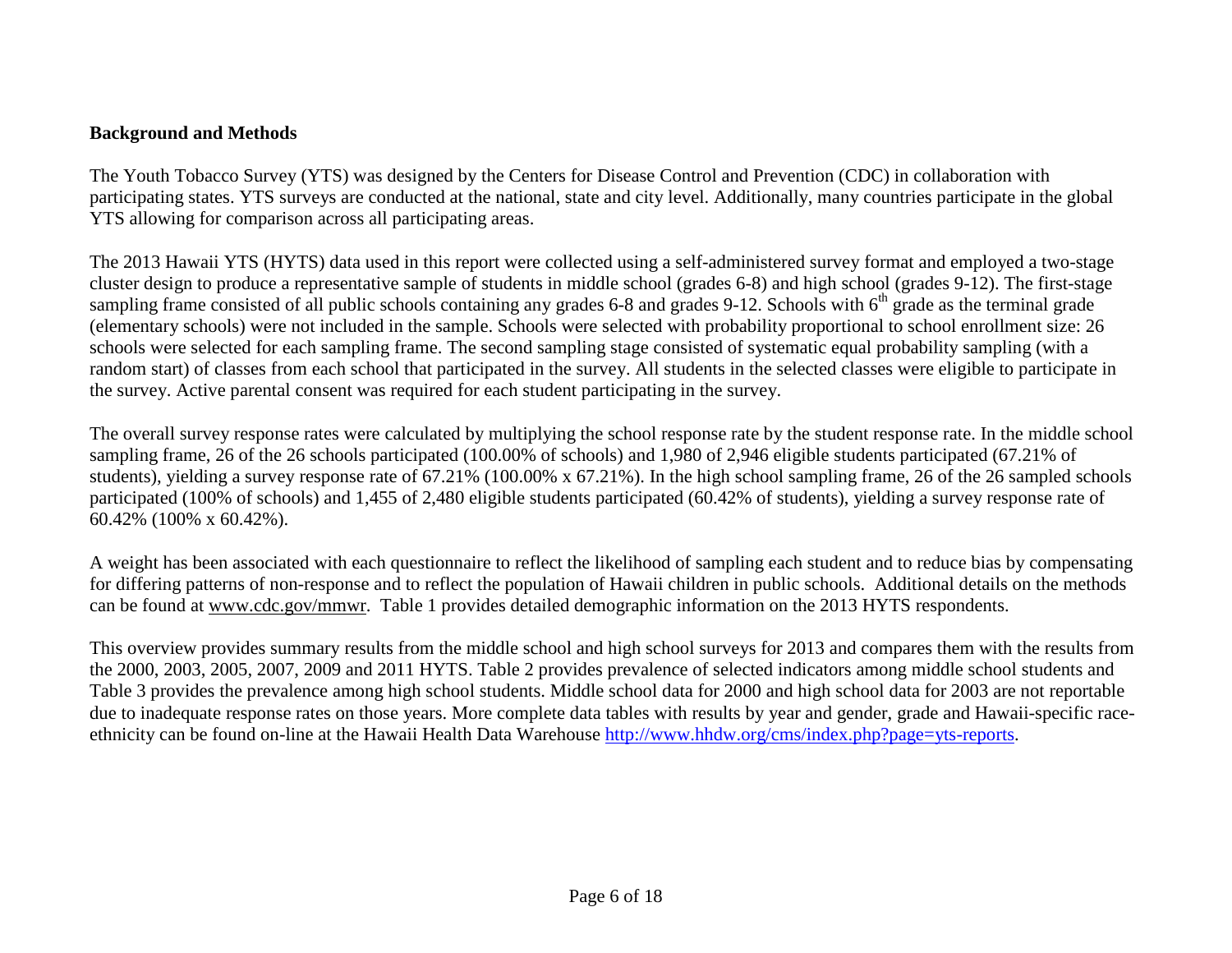|                        |             | <b>Middle School</b> |             | <b>High School</b> |  |
|------------------------|-------------|----------------------|-------------|--------------------|--|
|                        | $\mathbf n$ | Weighted %           | $\mathbf n$ | Weighted %         |  |
| <b>Total</b>           | 1,980       | 100.0                | 1,455       | 100.0              |  |
| <b>Sex</b>             |             |                      |             |                    |  |
| Male                   | 906         | 50.1                 | 693         | 49.8               |  |
| Female                 | 1,064       | 49.9                 | 757         | 50.2               |  |
| Ethnicity*             |             |                      |             |                    |  |
| Native Hawaiian        | 304         | 17.1                 | 212         | 17.2               |  |
| Filipino               | 536         | 23.8                 | 340         | 24.5               |  |
| European Am/White      | 154         | 12.3                 | 174         | 13.3               |  |
| Japanese               | 187         | 8.3                  | 151         | 8.7                |  |
| Other Pacific Islander | 104         | 8.8                  | 91          | 6.6                |  |
| Chinese                | 89          | 3.4                  | 57          | 4.0                |  |
| African Am/Black       | 52          | 2.4                  | 49          | 2.2                |  |
| Hispanic/Latino        | 49          | 2.0                  | 39          | 1.5                |  |
| Some Other Group       | 97          | 5.8                  | 45          | 5.5                |  |
| More than one group    | 309         | 16.0                 | 234         | 16.1               |  |
| Grade                  |             |                      |             |                    |  |
| 6th                    | 441         | 21.7                 |             |                    |  |
| 7th                    | 789         | 40.7                 |             |                    |  |
| 8th                    | 748         | 37.6                 |             |                    |  |
| 9th                    |             |                      | 507         | 28.8               |  |
| 10th                   |             |                      | 376         | 25.3               |  |
| 11th                   |             |                      | 316         | 23.2               |  |
| 12th                   |             |                      | 254         | 22.7               |  |

# **Table 1. Participant demographics by school type by sex, race, ethnicity and grade, HYTS 2013**

Note: Demographic totals may not add to survey participant totals due to skipped questions or unusable answers.

\*Ethnicities reported here are based on the students' choice of the one ethnic group which best describes them from the list displayed above. Respondents were able to select an option which stated "I do not describe myself as only one group..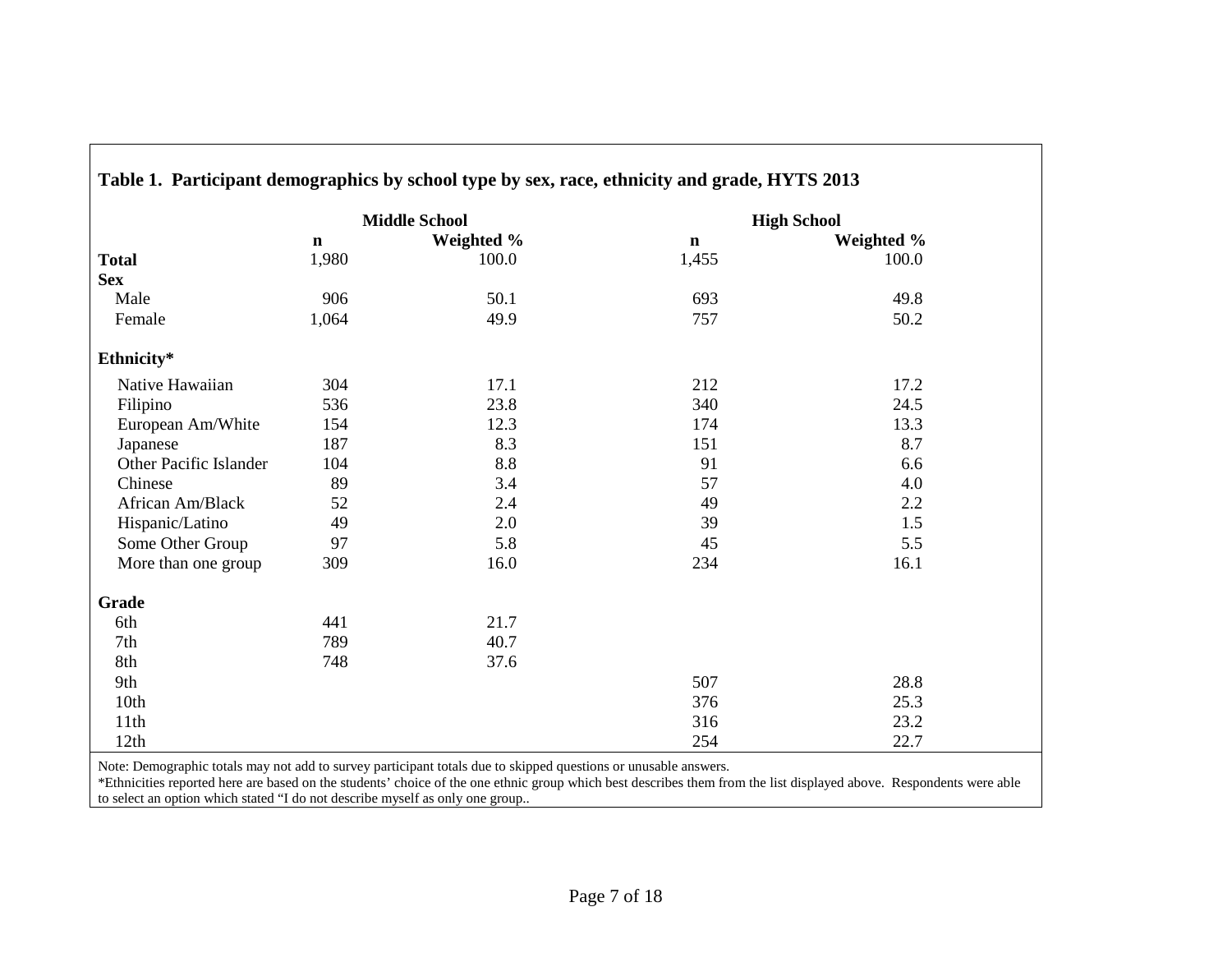| 11awali 1 1.5 4000-401 <i>3</i>                     |                     |                     |                     |             |                     |                     |                     |  |  |
|-----------------------------------------------------|---------------------|---------------------|---------------------|-------------|---------------------|---------------------|---------------------|--|--|
| <b>Tobacco Indicator</b>                            | 2000<br><b>HI %</b> | 2003<br><b>HI %</b> | 2005<br><b>HI %</b> | 2007<br>HI% | 2009<br><b>HI %</b> | 2011<br><b>HI %</b> | 2013<br><b>HI %</b> |  |  |
| <b>Prevalence</b>                                   |                     |                     |                     |             |                     |                     |                     |  |  |
| Ever used tobacco (lifetime use):                   |                     |                     |                     |             |                     |                     |                     |  |  |
| Cigarettes                                          | nr                  | 21.1                | 19.7                | 14.7        | 17.2                | 15.2                | 15.1                |  |  |
| Cigar use                                           | nr                  | 8.8                 | 9.8                 | 7.7         | 6.5                 | 5.3                 | 4.0                 |  |  |
| Smokeless tobacco                                   | nr                  | 8.0                 | 8.1                 | 5.8         | 3.3                 | 3.3                 | 3.7                 |  |  |
| Pipes                                               | $\overline{a}$      | $---$               | $\frac{1}{2}$       | $ -$        | $- - -$             | $\overline{a}$      | 4.7                 |  |  |
| Bidis (hand-rolled India cigarettes)                | nr                  | 4.2                 | 4.1                 | 4.1         | 1.6                 | 2.2                 | 1.0                 |  |  |
| Kreteks (clove cigarettes)                          | nr                  | 2.5                 | 2.2                 | 2.5         | 1.5                 | 1.6                 | 0.8                 |  |  |
| Any of the above forms of tobacco                   | nr                  | 29.6                | 28.0                | 21.3        | 19.8                | 17.3                | 17.3                |  |  |
| Used tobacco in past month (current use):           |                     |                     |                     |             |                     |                     |                     |  |  |
| Cigarettes                                          | nr                  | 5.3                 | 4.7                 | 4.2         | 4.5                 | 3.6                 | 3.6                 |  |  |
| Cigar use                                           | nr                  | 2.1                 | 1.7                 | 2.5         | 1.8                 | 2.5                 | 1.2                 |  |  |
| Smokeless tobacco                                   | nr                  | 1.7                 | 1.7                 | 2.4         | 1.4                 | 2.0                 | 1.9                 |  |  |
| Pipes                                               | nr                  | 2.8                 | 2.1                 | 2.8         | 1.8                 | 2.5                 | 2.7                 |  |  |
| Bidis (hand-rolled India cigarettes)                | nr                  | 2.2                 | 2.7                 | 2.4         | 0.7                 | 1.1                 | 1.0                 |  |  |
| Kreteks (clove cigarettes)                          | $---$               | $\overline{a}$      | $---$               | ---         | $---$               | $---$               | 0.8                 |  |  |
| Any of the above forms of tobacco                   | nr                  | 8.4                 | 7.6                 | 7.6         | 6.8                 | 5.4                 | 6.2                 |  |  |
| Used tobacco >20 days in past month (frequent use): |                     |                     |                     |             |                     |                     |                     |  |  |
| Cigarettes                                          | nr                  | 0.9                 | 1.1                 | 0.6         | 0.4                 | 0.7                 | 0.3                 |  |  |
| Cigar use                                           | nr                  | 0.3                 | 0.2                 | 0.4         | 0.1                 | 0.5                 | 0.2                 |  |  |
| Smokeless tobacco                                   | nr                  | 0.3                 | 0.3                 | 0.2         | 0.2                 | 0.4                 | 0.4                 |  |  |
| Pipes                                               | nr                  | 0.5                 | 0.6                 | 0.4         | 0.1                 | 0.2                 | 0.4                 |  |  |
| Bidis (hand-rolled India cigarettes)                | nr                  | 0.3                 | 0.3                 | 0.7         | 0.1                 | 0.2                 | 0.3                 |  |  |
| Kreteks (clove cigarettes)                          |                     | $---$               | ---                 | $---$       | $---$               | ---                 | 0.3                 |  |  |
| Ever used new tobacco products (lifetime use):      |                     |                     |                     |             |                     |                     |                     |  |  |
| Roll your own cigarettes                            | $---$               | ---                 | $---$               | $---$       | $---$               | --                  | 3.5                 |  |  |
| Flavored cigarettes                                 | $---$               | $ -$                | ---                 | $---$       | $---$               | --                  | 2.0                 |  |  |
| Clove cigars                                        | ---                 | $ -$                | $---$               | ---         | $---$               | --                  | 0.2                 |  |  |
| Flavored little cigars                              | $---$               | $ -$                | $---$               | ---         | ---                 | --                  | 0.9                 |  |  |
| E-cigarettes                                        | $---$               | $---$               | $ -$                | $---$       | $---$               | 1.9                 | 7.9                 |  |  |
| Tobacco in hookah or water pipe                     | $---$               | $---$               | $---$               | $---$       | ---                 | 2.5                 | 2.4                 |  |  |
| Orbs                                                | ---                 | $---$               | ---                 | $---$       | $---$               | 0.4                 | $\theta$            |  |  |
| <b>Sticks</b>                                       | $- - -$             | $---$               | ---                 | $---$       | $---$               | 0.6                 | $\boldsymbol{0}$    |  |  |
| Strips                                              |                     |                     |                     |             |                     | 0.5                 | $\boldsymbol{0}$    |  |  |
| Snus                                                | $---$               | $\qquad \qquad - -$ | ---                 | $---$       | $---$               | 0.9                 | 0.6                 |  |  |
| Other new product not listed                        | ---                 |                     |                     | ---         |                     |                     | 2.2                 |  |  |
| Any of the above new products                       | ---                 | $---$               | ---                 | $---$       | ---                 | 8.2                 | 16.6                |  |  |
| Used new tobacco in past month (current use):       |                     |                     |                     |             |                     |                     |                     |  |  |
| Roll your own cigarettes                            | $ -$                | $---$               | ---                 | $---$       | $---$               | $---$               | 2.3                 |  |  |
| Flavored cigarettes                                 | $---$               | $ -$                | ---                 | $---$       | $---$               | $---$               | 0.8                 |  |  |
| Clove cigars                                        | $---$               | $ -$                | ---                 | ---         | $---$               | ---                 | 0.1                 |  |  |
| Flavored little cigars                              | $---$               | ---                 |                     | $---$       | $---$               |                     | 0.5                 |  |  |
| E-cigarettes                                        | $---$               | $---$               | ---                 | $---$       | $---$               | ---                 | 5.5                 |  |  |
| Tobacco in hookah or water pipe                     | $---$               | ---                 | ---                 | ---         | ---                 | ---                 | 1.4                 |  |  |
| Dissolvables (Orbs, sticks or strips)               | $---$               | $---$               | $---$               | ---         | ---                 | ---                 | 0.1                 |  |  |
| Snus                                                | ---                 | $---$               | ---                 | $---$       | $---$               | ---                 | 0.3                 |  |  |
| Other new product not listed                        | $---$               | $---$               | ---                 | ---         | $---$               | ---                 | 1.1                 |  |  |
| Any of the above new products                       | $---$               | $---$               | ---                 | ---         | $---$               | ---                 | 12.6                |  |  |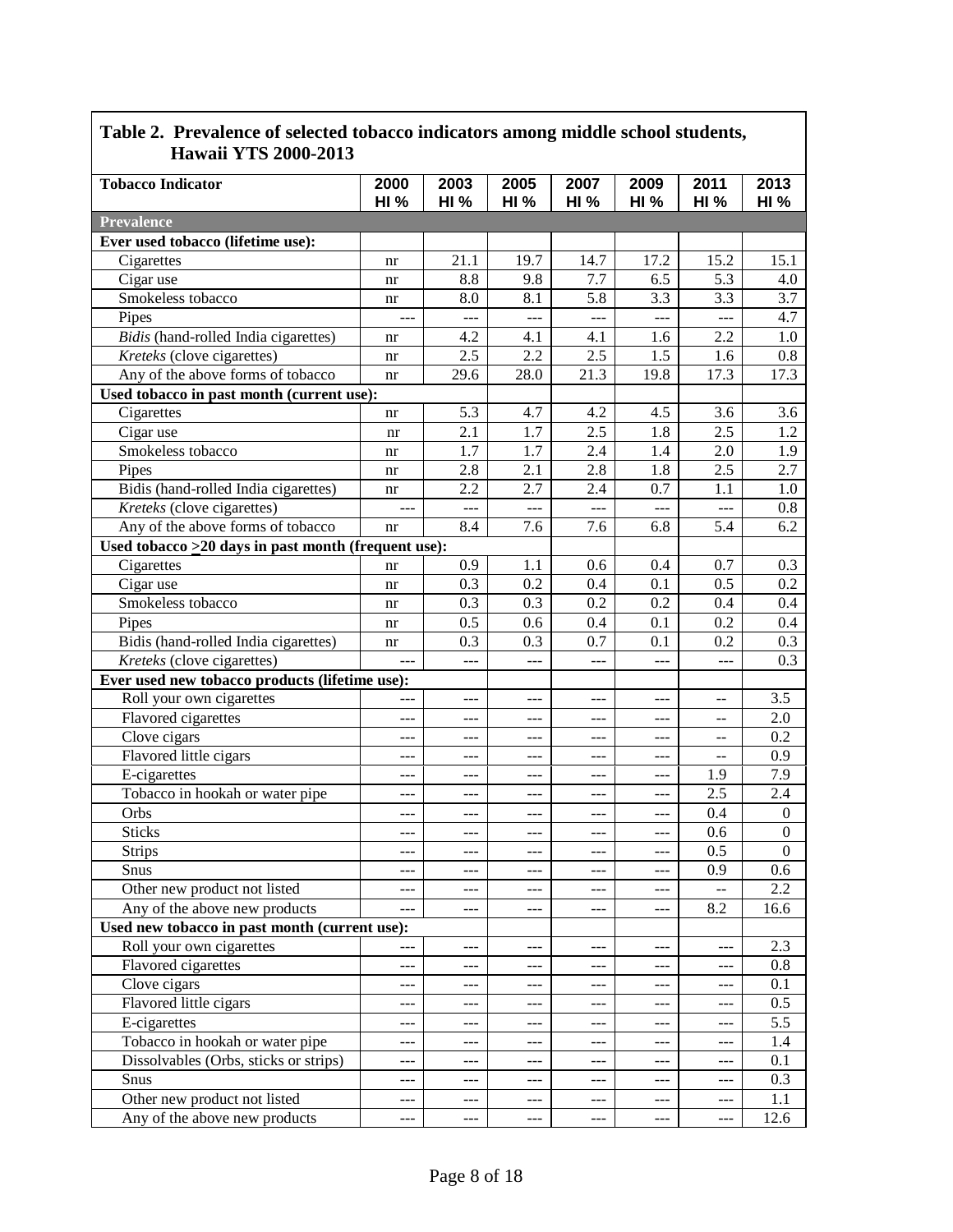| Hawaii 1 I 5 2000-2015                                                                  |                                           |                     |                     |                                               |                     |                                               |                                               |  |  |
|-----------------------------------------------------------------------------------------|-------------------------------------------|---------------------|---------------------|-----------------------------------------------|---------------------|-----------------------------------------------|-----------------------------------------------|--|--|
| <b>Tobacco Indicator</b>                                                                | 2000<br><b>HI %</b>                       | 2003<br><b>HI %</b> | 2005<br><b>HI %</b> | 2007<br><b>HI %</b>                           | 2009<br><b>HI %</b> | 2011<br><b>HI %</b>                           | 2013<br><b>HI %</b>                           |  |  |
| <b>Cigarette smoking severity</b>                                                       |                                           |                     |                     |                                               |                     |                                               |                                               |  |  |
| Smoke $\geq 6$ cigarettes/day (current<br>smokers)                                      | nr                                        | 10.8                | 20.3                | 9.8                                           | 11.3                | 18.1                                          | 6.0                                           |  |  |
| Smoked $\geq$ 100 cigarettes (ever smokers)                                             | nr                                        | 4.4                 | 8.5                 | 5.2                                           | 5.0                 | 5.1                                           | 3.2                                           |  |  |
| <b>Current cigarette use by sex</b>                                                     |                                           |                     |                     |                                               |                     |                                               |                                               |  |  |
| Male                                                                                    | nr                                        | 4.8                 | 4.6                 | 4.2                                           | 3.6                 | 3.5                                           | 3.7                                           |  |  |
| Female                                                                                  | nr                                        | 5.9                 | 4.8                 | 4.3                                           | 5.4                 | 3.8                                           | 3.2                                           |  |  |
| Age of initiation                                                                       |                                           |                     |                     |                                               |                     |                                               |                                               |  |  |
| Smoked a whole cigarette before age 11                                                  |                                           |                     |                     |                                               |                     |                                               |                                               |  |  |
|                                                                                         | nr                                        | 6.5                 | 4.8                 | 5.3                                           | 3.8                 | 3.5                                           | 5.0                                           |  |  |
| First tried cigarettes before age 11                                                    |                                           |                     |                     |                                               |                     |                                               |                                               |  |  |
| <b>Cigarette preferences (current smokers)</b>                                          |                                           |                     |                     |                                               |                     |                                               |                                               |  |  |
| <b>Usual brand of cigarettes:</b>                                                       |                                           |                     |                     |                                               |                     |                                               |                                               |  |  |
| No usual brand                                                                          | nr                                        | 15.9                | 15.1                | 7.2                                           | 16.3                | 16.2                                          | $\hspace{0.05cm}$ – $\hspace{0.05cm}$         |  |  |
| Marlboro                                                                                | nr                                        | 18.6                | 29.3                | 23.2                                          | 20.1                | $\overline{20.6}$                             | $\sim$ $\sim$                                 |  |  |
| Newport                                                                                 | nr                                        | 4.4                 | 4.5                 | 2.8                                           | 2.1                 | 4.7                                           | $-$                                           |  |  |
| Camel                                                                                   | nr                                        | 5.9                 | 3.4                 | 11.8                                          | 9.0                 | 17.4                                          | $-$                                           |  |  |
| All others (including Virginia Slims,<br>GPC, Basic, Doral etc.)                        | nr                                        | 55.2                | 47.8                | 55.1                                          | 52.6                | 41.2                                          | $-$                                           |  |  |
| Usual brand of cigarettes during past 30 days:                                          |                                           |                     |                     |                                               |                     |                                               |                                               |  |  |
| No usual brand                                                                          |                                           | $-$                 | $-$                 | $-$                                           | $-$                 | $-$                                           | 10.7                                          |  |  |
| Marlboro                                                                                | $-$                                       |                     |                     | $-$                                           | --                  | --                                            | 22.9                                          |  |  |
| Newport                                                                                 | $\mathrel{{-}\mathrel{{-}}\mathrel{{-}}}$ | --                  | --                  | --                                            | --                  | $-$                                           | 3.1                                           |  |  |
| Kool                                                                                    | $\overline{a}$                            | $-$                 | --                  | $\mathord{\hspace{1pt}\text{--}\hspace{1pt}}$ | --                  | $-$                                           | 21.3                                          |  |  |
| Camel                                                                                   | $-$                                       | --                  | --                  | $-$                                           | --                  | $-$                                           | 20.2                                          |  |  |
| Lucky Strike                                                                            | $-$                                       | --                  | --                  | $-$                                           | --                  | $-$                                           | 1.3                                           |  |  |
| American Spirit                                                                         | $-$                                       | $-$                 | --                  | $-$                                           | --                  | $-$                                           | 1.1                                           |  |  |
| Virginia Slims, Parliament, GPC,<br>Basic, Doral etc.)                                  | --                                        |                     | --                  | --                                            | --                  | --                                            | 0.0                                           |  |  |
| Some other brand                                                                        | $\overline{a}$                            | $- -$               | --                  | $\mathbf{u}$                                  | --                  |                                               | 19.4                                          |  |  |
| Usually smoke menthol cigarettes                                                        | nr                                        | 61.4                | 78.2                | 70.3                                          | 70.0                | 64.7                                          | 49.8                                          |  |  |
| <b>Access (current smokers)</b>                                                         |                                           |                     |                     |                                               |                     |                                               |                                               |  |  |
| Usual source of cigarettes for current smokers under 18 years of age: (single response) |                                           |                     |                     |                                               |                     |                                               |                                               |  |  |
| Store purchase                                                                          | nr                                        | 3.2                 | 6.1                 | 2.3                                           | 1.3                 | 2.5                                           | $\mathbb{H}^{\mathbb{Z}}$                     |  |  |
| Vending machines                                                                        | nr                                        | 2.1                 | $\mathbf{0}$        | 9.3                                           | 0.0                 | 0.0                                           | $\overline{\phantom{a}}$                      |  |  |
| Gave someone money to buy them                                                          | nr                                        | 16.0                | 20.5                | 14.6                                          | 21.0                | 21.8                                          | $\overline{\phantom{a}}$                      |  |  |
| Borrowed them from someone                                                              | nr                                        | 22.6                | 23.4                | 18.4                                          | 27.0                | 19.0                                          | $\mathord{\hspace{1pt}\text{--}\hspace{1pt}}$ |  |  |
| Given by someone $\geq$ 18 years                                                        | nr                                        | 11.9                | 6.0                 | 6.7                                           | 8.7                 | 12.5                                          | $\mathord{\hspace{1pt}\text{--}\hspace{1pt}}$ |  |  |
| Took them from a store/family<br>member                                                 | nr                                        | 19.2                | 19.0                | 14.7                                          | 20.2                | 11.7                                          | --                                            |  |  |
| Some other way                                                                          | nr                                        | 25.1                | 25.0                | 33.9                                          | 21.9                | 32.6                                          | $\mathbf{u}$                                  |  |  |
| Source(s) of cigarettes for current smokers under 18 years of age: (multiple responses) |                                           |                     |                     |                                               |                     |                                               |                                               |  |  |
| Bought them myself                                                                      |                                           |                     |                     |                                               | --                  | $\mathord{\hspace{1pt}\text{--}\hspace{1pt}}$ | 8.1                                           |  |  |
| Had someone buy them for me                                                             | $-$                                       | --                  | --                  | --                                            | --                  | $- -$                                         | $\overline{2}0.3$                             |  |  |
| Borrowed or bummed them                                                                 |                                           |                     | $-$                 | --                                            |                     | --                                            | 19.8                                          |  |  |
| Someone gave them to me w/out my<br>asking                                              | --                                        | --                  | $-$                 | $ -$                                          | --                  | $-$                                           | 11.8                                          |  |  |
| Took from a person or store                                                             | --                                        | --                  | $-$                 | --                                            | --                  | $-$                                           | 14.6                                          |  |  |
| Some other way                                                                          | $-$                                       | $-$                 | $-$                 | $\mathord{\hspace{1pt}\text{--}\hspace{1pt}}$ | --                  | --                                            | 31.6                                          |  |  |
|                                                                                         |                                           |                     |                     |                                               |                     |                                               |                                               |  |  |
|                                                                                         |                                           |                     |                     |                                               |                     |                                               |                                               |  |  |

--- Question not asked during that survey year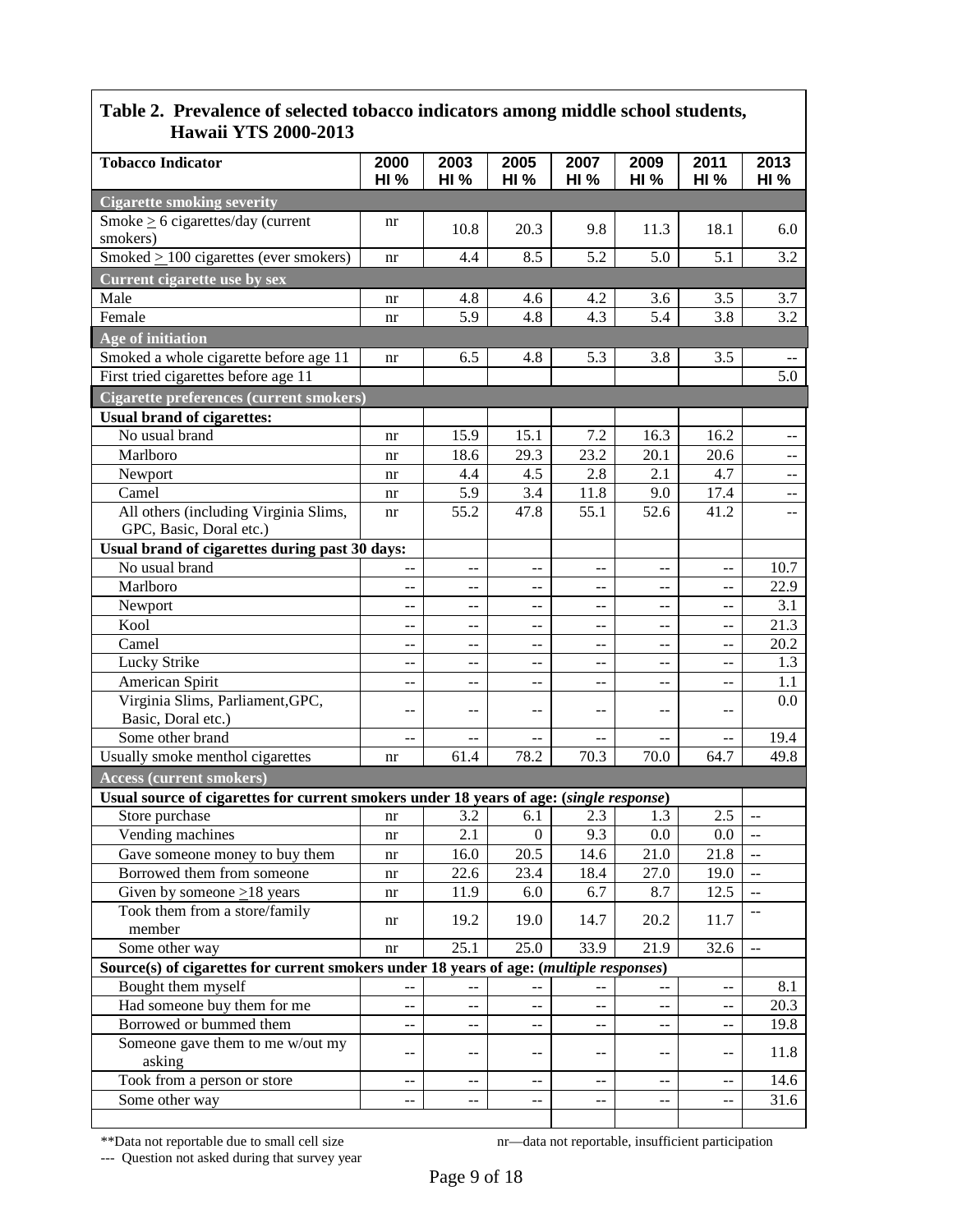| <b>Tobacco Indicator</b>                                   | 2000<br><b>HI %</b> | 2003<br><b>HI %</b> | 2005<br><b>HI %</b> | 2007<br>HI% | 2009<br>HI% | 2011<br>HI% | 2013<br><b>HI %</b>   |
|------------------------------------------------------------|---------------------|---------------------|---------------------|-------------|-------------|-------------|-----------------------|
| Usual quantity of cigarette purchase among purchasers:     |                     |                     |                     |             |             |             |                       |
| Individually (loose)                                       |                     | ---                 | 28.2                | 32.6        | 33.3        | 33.9        | $---$                 |
| By the pack                                                | ---                 | $---$               | 57.7                | 55.1        | 58.0        | 56.5        | $\frac{1}{2}$         |
| By the carton                                              | $---$               | $---$               | 14.1                | 12.2        | 8.7         | 9.6         | $---$                 |
| Cigarette purchases by smokers under 18 years of age:      |                     |                     |                     |             |             |             |                       |
| Place of most recent purchase:                             |                     |                     |                     |             |             |             | Multiple<br>responses |
| Gas station                                                | nr                  | 11.5                | 17.9                | 29.6        | 25.4        | $**$        | 24.9                  |
| Convenience store                                          | nr                  | 11.0                | 19.4                | 11.5        | 7.5         | **          | 12.3                  |
| Grocery store                                              | nr                  | 6.7                 | 9.0                 | 3.1         | 3.1         | **          | 4.2                   |
| Drugstore                                                  | nr                  | 8.8                 | 7.5                 | 7.6         | 4.8         | **          | 20.7                  |
| Vending machine                                            | nr                  | 4.4                 | $\overline{0}$      | 8.6         | 0.0         | 0.0         | 2.7                   |
| Internet                                                   | nr                  | 1.2                 | 1.5                 | 7.0         | 0.0         | 0.0         | 0.0                   |
| Through the mail                                           |                     |                     |                     |             |             |             | 3.1                   |
| Other                                                      | nr                  | 56.4                | 44.8                | 42.5        | 59.2        | 77.6        | 48.5                  |
| Purchased from a lunch wagon or                            |                     | $---$               | 10.8                | 10.0        | 9.3         | 9.2         |                       |
| manapua truck in the past 30 days                          |                     |                     |                     |             |             |             |                       |
| Refused sale in past month (under 18                       | nr                  | 29.6                | 28.6                | 31.5        | 32.2        | 30.0        | 37.6                  |
| years)                                                     |                     |                     |                     |             |             |             |                       |
| <b>Access all students</b>                                 |                     |                     |                     |             |             |             |                       |
| Know where to buy loose cigarettes                         |                     |                     | 29.8                | 27.5        | 23.9        | 22.9        |                       |
| Feel it would be easy to get tobacco                       | ---                 | $---$               | ---                 | $---$       | ---         | ---         | 33.2                  |
| products if they wanted them                               |                     |                     |                     |             |             |             |                       |
| <b>School-all students</b>                                 |                     |                     |                     |             |             |             |                       |
| Smoked cigarettes at school in past                        | nr                  | 2.5                 | 2.8                 | 2.7         | 1.7         | 1.7         |                       |
| month<br>Used smokeless tobacco at school in               |                     |                     |                     |             |             |             |                       |
| past month                                                 | nr                  | $---$               | ---                 | 2.0         | 1.3         | 1.3         |                       |
| Were taught, this school year, in class about:             |                     |                     |                     |             |             |             |                       |
| Not using tobacco products                                 |                     |                     |                     |             |             |             | 73.0                  |
| Danger of tobacco use                                      | nr                  | 55.6                | 71.9                | 52.6        | 62.1        | 67.3        | $---$                 |
| Practiced ways to say no to tobacco                        | nr                  | 40.4                | 57.8                | 38.1        | 45.1        | 47.0        | $---$                 |
| Participated in a community event to                       |                     |                     |                     |             |             |             |                       |
| discourage tobacco use in past year                        | nr                  | 16.6                | 14.0                | 24.7        | 20.5        | 25.3        | 14.7                  |
| Cessation (current smokers)                                |                     |                     |                     |             |             |             |                       |
| Want to stop smoking                                       | nr                  | 62.6                | 54.3                | 59.7        | 66.0        | 46.0        | 39.7                  |
| Tried to quit in past year                                 | nr                  | 63.1                | 63.6                | 75.2        | 82.5        | 76.9        | 65.6                  |
| Last quit attempt lasted less than 30                      |                     |                     |                     |             |             |             |                       |
| days                                                       | nr                  | 37.3                | 39.2                | 47.1        | 39.9        | 51.7        | 34.6                  |
| Participated in a program to help them quit:               |                     |                     |                     |             |             |             |                       |
| Ever used tobacco                                          | nr                  | 19.0                | 22.7                | 21.3        | 21.9        | 23.8        | $--$                  |
| Current tobacco users                                      | nr                  | 21.3                | 24.1                | 24.0        | 25.3        | 32.2        | $- -$                 |
| Intention to start cigarette smoking (among never smokers) |                     |                     |                     |             |             |             |                       |
| Will try a cigarette soon                                  | nr                  | 4.2                 | 4.3                 | 4.6         | 3.9         | 2.3         | 1.8                   |
| May smoke in the next year                                 | ---                 | 11.8                | 12.9                | 6.5         | 11.3        | 9.0         | 11.8                  |
| Might smoke if offered by a friend                         | ---                 | 11.3                | 14.2                | 7.4         | 12.9        | 10.4        | 14.1                  |
| Susceptible to starting smoking                            | nr                  | 19.7                | 22.7                | 17.5        | 11.3        | 14.6        | 18.9                  |
|                                                            |                     |                     |                     |             |             |             |                       |

\*\*Data not reportable due to small cell size<br>--- Question not asked during that survey year

nr—data not reportable, insufficient participation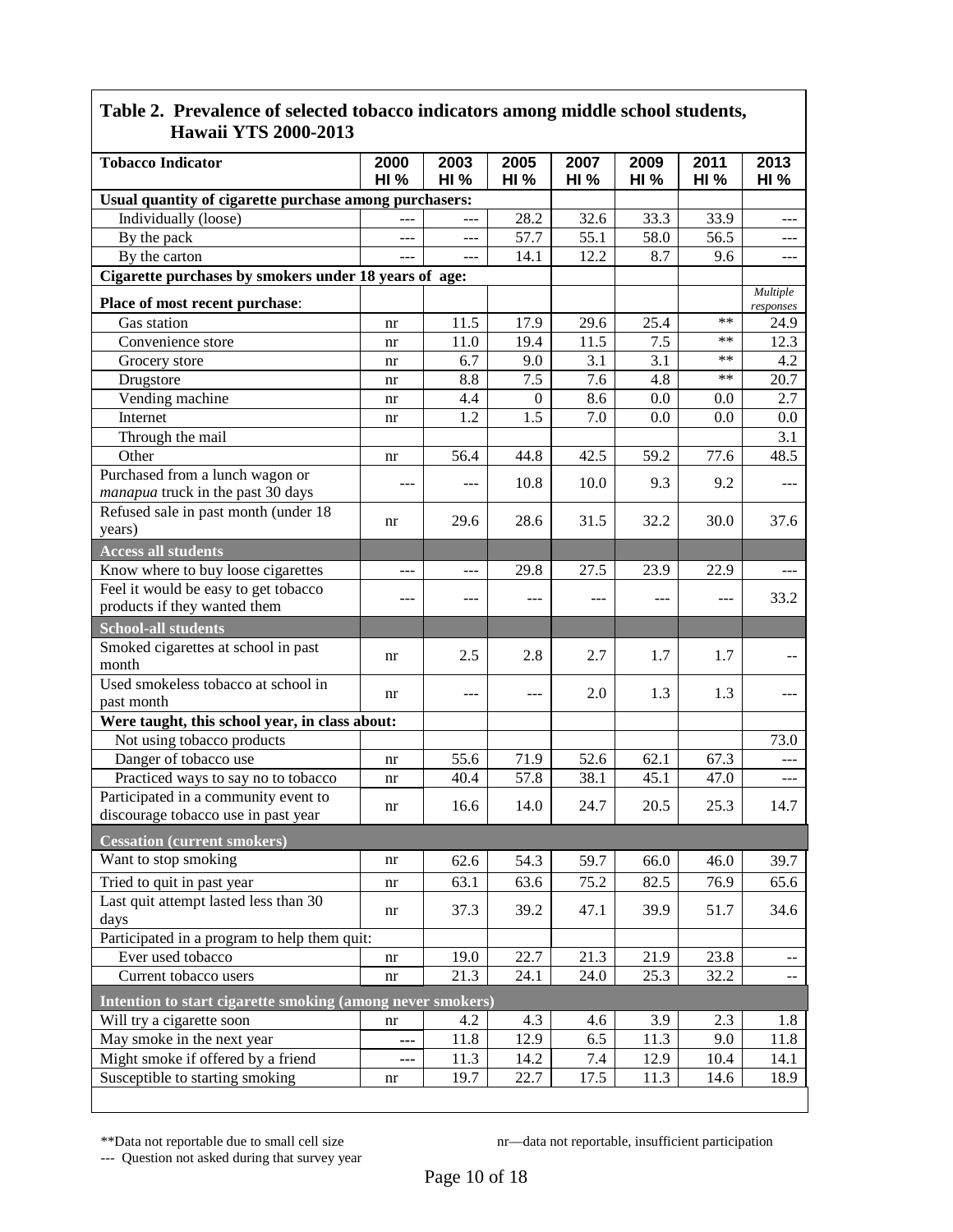| <b>Hawan YIS 2000-2013</b>                                                      |             |       |             |                          |       |             |                |  |
|---------------------------------------------------------------------------------|-------------|-------|-------------|--------------------------|-------|-------------|----------------|--|
| <b>Tobacco Indicator</b>                                                        | 2000        | 2003  | 2005        | 2007                     | 2009  | 2011        | 2013           |  |
|                                                                                 | <b>HI %</b> | HI%   | <b>HI</b> % | HI%                      | HI%   | <b>HI %</b> | <b>HI %</b>    |  |
| <b>Smoking Beliefs (all students)</b>                                           |             |       |             |                          |       |             |                |  |
| Percent who agree with the following:                                           |             |       |             |                          |       |             |                |  |
| Smokers have more friends                                                       | nr          | 26.0  | 25.0        | 22.3                     | 25.3  | 26.5        | 22.1           |  |
| Smoking makes young people look                                                 | nr          | 14.1  | 13.3        |                          | 9.5   | 9.5         | 9.1            |  |
| cool/fit in                                                                     |             |       |             | 11.3                     |       |             |                |  |
| Tobacco companies try to get young                                              | ---         | $---$ | ---         | ---                      | $---$ | $---$       | 64.7           |  |
| people to smoke                                                                 |             |       |             |                          |       |             |                |  |
| All tobacco products are dangerous                                              | ---         | $---$ | ---         | $---$                    | $---$ | ---         | 89.7           |  |
| Overestimate the number of smokers in                                           | ---         | 49.3  | 69.3        | 62.3                     | 66.7  | 86.1        | $\overline{a}$ |  |
| their grade level                                                               |             |       |             |                          |       |             |                |  |
| <b>Social Influences (all students)</b>                                         |             |       |             |                          |       |             |                |  |
| One or more best friends smoke cigarettes:                                      |             |       |             |                          |       |             |                |  |
| All students                                                                    | nr          | 24.8  | 21.8        | 13.6                     | 21.9  | 20.4        | 19.7           |  |
| Never smokers                                                                   | nr          | 17.0  | 14.3        | 9.5                      | 23.6  | 14.2        | 14.8           |  |
| Current smokers                                                                 | nr          | 74.1  | 78.1        | 74.9                     | 83.9  | 78.0        | 74.4           |  |
| Lives with someone who smokes cigarettes:                                       |             |       |             |                          |       |             |                |  |
| All students                                                                    | nr          | 45.6  | 42.9        | 47.3                     | ---   | ---         | 32.4           |  |
| Never smokers                                                                   | nr          | 41.2  | 38.9        | 45.2                     | $---$ | ---         | 29.8           |  |
| Current smokers                                                                 | nr          | 67.3  | 71.7        | 60.5                     | ---   | ---         | 47.0           |  |
| <b>Adult Counsel on Smoking</b>                                                 |             |       |             |                          |       |             |                |  |
| Parents discussed smoking with them in                                          |             | 74.2  | 75.8        | 66.0                     | 66.1  | 66.9        |                |  |
| past year (all students)                                                        | nr          |       |             |                          |       |             |                |  |
| Parents discussed not using any type of                                         | --          | --    | --          |                          |       | --          | 44.6           |  |
| tobacco product in past year                                                    |             |       |             |                          |       |             |                |  |
| Health professional (doctor, dentist,                                           |             |       |             |                          |       |             |                |  |
| nurse) asked if they used tobacco, past                                         |             | ----  | ---         | 15.7                     | 14.5  | 13.2        | 16.3           |  |
| 12 months                                                                       |             |       |             |                          |       |             |                |  |
| Health professional (doctor, dentist,<br>nurse) advised them not to use tobacco |             |       | ---         | 29.2                     | 30.0  | 28.1        | 26.7           |  |
|                                                                                 |             |       |             |                          |       |             |                |  |
| <b>Mass Media</b>                                                               |             |       |             |                          |       |             |                |  |
| Antismoking commercial/ad exposure:                                             |             | 71.8  | 63.6        | 65.0                     | 58.3  | 62.4        | 58.6           |  |
| At least once in the past month<br>Daily/almost daily during the past           | nr          | 38.5  | 30.3        | 23.3                     | 19.9  | 21.8        | 18.1           |  |
| month                                                                           | nr          |       |             |                          |       |             |                |  |
| Often see actors smoking in movies or                                           |             |       |             |                          |       |             |                |  |
| TV                                                                              | nr          | 76.8  | 76.9        | 74.3                     | 75.6  | 70.8        | 67.5           |  |
| Often see tobacco product ads on the                                            |             |       |             |                          |       |             |                |  |
| Internet                                                                        | nr          | 31.7  | 35.6        | 74.3                     | 75.6  | ---         | 43.1           |  |
| Often see tobacco product ads in                                                |             |       |             |                          |       |             |                |  |
| newspapers or magazines                                                         | --          |       | --          | $- \, -$                 |       | --          | 42.6           |  |
| See tobacco products/gear ads at local                                          | nr          | 75.7  | 78.2        | 71.3                     | 77.2  | 71.6        | 67.0           |  |
| stores or gas stations                                                          |             |       |             |                          |       |             |                |  |
| Saw tobacco product ads outside stores                                          | --          | --    | --          | н.                       | --    | --          | 58.3           |  |
| Received merchandise with tobacco                                               | ۰.          | --    | --          | $\overline{\phantom{a}}$ | --    | --          |                |  |
| logo in past year                                                               |             |       |             |                          |       |             | 8.3            |  |
| Would wear apparel with tobacco logos                                           | nr          | 16.3  | 15.8        | 13.5                     | 12.8  | 13.8        | 10.7           |  |
|                                                                                 |             |       |             |                          |       |             |                |  |
| <b>Secondhand Smoke (SHS)</b>                                                   |             |       |             |                          |       |             |                |  |

\*\*Data not reportable due to small cell size<br>--- Question not asked during that survey year

nr—data not reportable, insufficient participation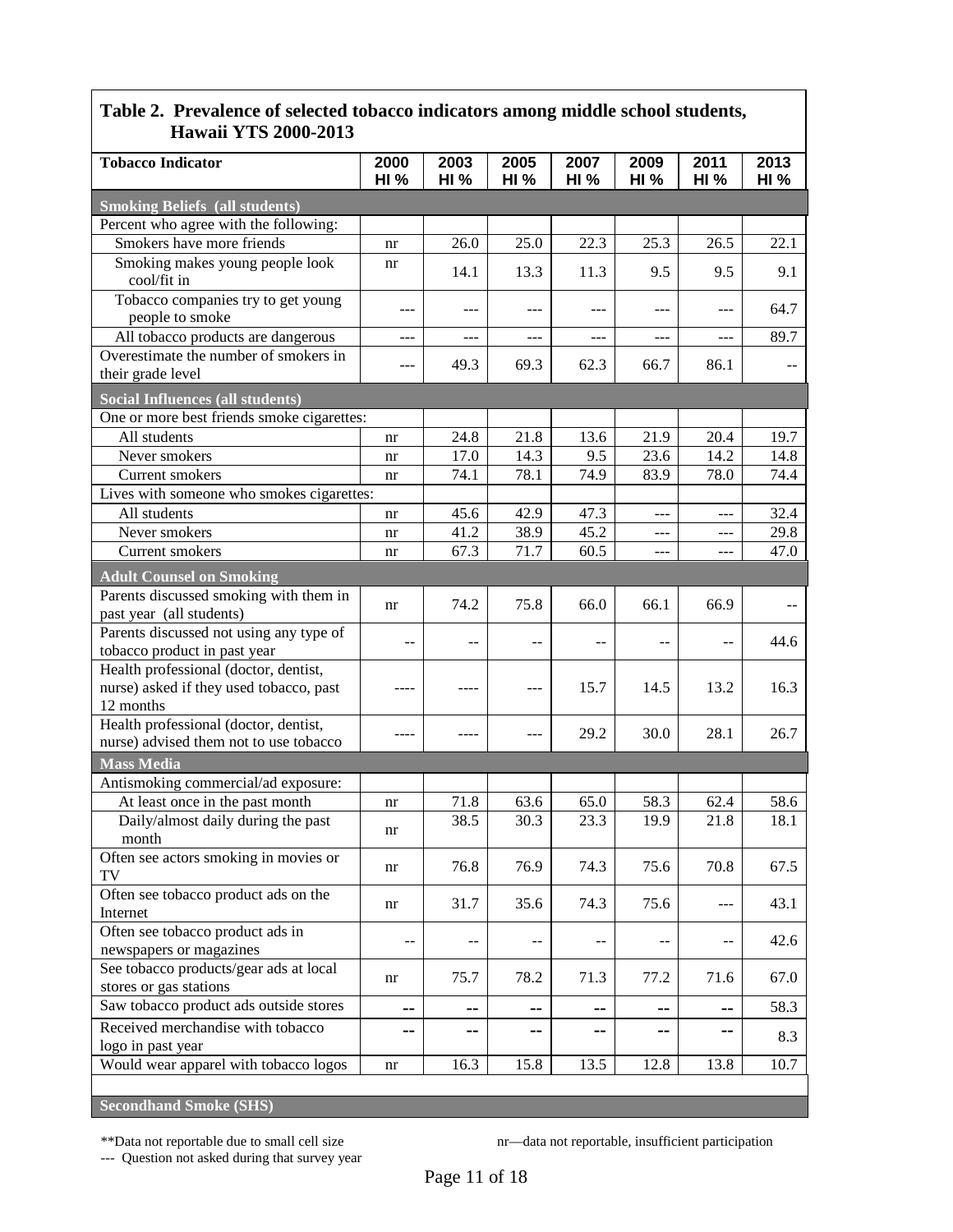| <b>Tobacco Indicator</b>                                                               | 2000<br><b>HI %</b> | 2003<br><b>HI %</b> | 2005<br><b>HI %</b> | 2007<br><b>HI %</b> | 2009<br><b>HI %</b> | 2011<br><b>HI %</b> | 2013<br>HI%         |
|----------------------------------------------------------------------------------------|---------------------|---------------------|---------------------|---------------------|---------------------|---------------------|---------------------|
| Think SHS is harmful (all students)                                                    | nr                  | 86.5                | 88.4                | 87.5                | 88.3                | 86.9                | 92.8                |
| Exposed to SHS in a room in the past<br>week:                                          | nr                  | 40.0                | 39.2                | 38.0                | 38.1                | 34.6                |                     |
| Exposed to SHS in a car in the past<br>week:                                           | nr                  | 33.0                | 30.2                | 28.0                | 28.4                | 25.7                | 18.0                |
| Exposed to SHS in a room or in a car<br>in the past week                               | nr                  | 48.9                | 48.4                | 46.5                | 44.5                | 40.7                |                     |
| Exposed to SHS at home in the past<br>week                                             |                     | ---                 | 24.8                | 24.3                | --                  | --                  | 22.2                |
| <b>Exposed Daily</b>                                                                   | ---                 | ---                 | 12.8                | 10.6                | $-$                 | $-$                 | 10.9                |
| Exposed to SHS in the home or in a car<br>in the past week                             | ---                 | ---                 | 38.2                | 41.0                | --                  |                     | 28.5                |
| Exposed to SHS in school in the past<br>week                                           | ---                 | ---                 | ---                 | ---                 | --                  | ---                 | 22.8                |
| Any SHS exposure in a public place in<br>past week                                     | ---                 | $---$               | ---                 | ---                 | $---$               | ---                 | 37.2                |
| Smoking rules inside the home:                                                         |                     |                     |                     |                     |                     |                     |                     |
| Not allowed anywhere                                                                   | ---                 | $---$               | ---                 | 76.4                | 78.9                | 82.0                | 83.4                |
| Allowed some places or some times                                                      | ---                 |                     |                     | 18.7                | 15.9                | 12.8                | 10.2                |
| Allowed anywhere                                                                       | ---                 | $ -$                | ---                 | 5.0                 | 5.1                 | 5.2                 | 6.4                 |
| Smoking rules inside the car:                                                          |                     |                     |                     |                     |                     |                     |                     |
| Not allowed inside vehicle                                                             | ---                 | ---                 | ---                 | ---                 | 76.3                | 78.6                | 80.5                |
| Sometimes allowed in vehicle                                                           | ---                 |                     |                     | ---                 | 17.4                | 14.3                | 12.9                |
| Always allowed in vehicle                                                              |                     |                     |                     | ---                 | 6.3                 | 7.1                 | 6.6                 |
| Believe that smoking should never be<br>allowed inside the home                        |                     | $---$               | ---                 |                     |                     |                     | 88.5                |
| Believe that smoking should never be<br>allowed inside the car                         | ---                 | $---$               | ---                 | ---                 | $---$               | ---                 | 90.4                |
| <b>SHS</b> at work and in public places                                                |                     |                     |                     |                     |                     |                     |                     |
| Percent of students who work                                                           |                     |                     |                     | 9.3                 | 8.7                 | 8.5                 | 7.8                 |
| In indoor areas where people work, employers should                                    |                     |                     |                     |                     |                     |                     |                     |
| Never allow smoking                                                                    | ---                 | ---                 | ---                 | 89.7                | 88.4                | 87.2                |                     |
| Allow smoking some times/places                                                        | ---                 | ---                 |                     | 8.9                 | 10.2                | 11.5                |                     |
| Always allow smoking                                                                   | ---                 | ---                 |                     | 1.4                 | 1.4                 | 1.4                 | ---                 |
| Among students who work                                                                |                     |                     |                     |                     |                     |                     |                     |
| Which of these best describes smoking where you work?                                  |                     |                     |                     |                     |                     |                     |                     |
| Never allowed where I work                                                             | ---                 | ---                 | $---$               | 73.6                | 71.2                | 60.0                | ---                 |
| Allowed but only at some times or in<br>some places                                    | $---$               | ---                 | ---                 | 19.1                | 20.1                | 27.8                |                     |
| Always allowed where I work                                                            | $---$               | $---$               | $---$               | 7.3                 | 8.7                 | 12.2                |                     |
| Exposed to SHS at work in past 7 days                                                  |                     | $---$               |                     | 14.6                | 21.5                | 29.1                | 39.3                |
| In indoor public places (malls, movie theaters, clubs, or restaurants), Smoking should |                     |                     |                     |                     |                     |                     |                     |
| Never be allowed                                                                       | $---$               | ---                 | $---$               | 88.0                | 88.3                | 90.9                | $\qquad \qquad - -$ |
| Be allowed in some areas or times                                                      | $---$               | $---$               | ---                 | 10.3                | 9.8                 | 7.8                 | $---$               |
| Always be allowed                                                                      | $\qquad \qquad - -$ | $\cdots$            | $\qquad \qquad - -$ | 1.7                 | 1.9                 | 1.3                 | $\frac{1}{2}$       |

\*\*Data not reportable due to small cell size<br>--- Question not asked during that survey year

nr—data not reportable, insufficient participation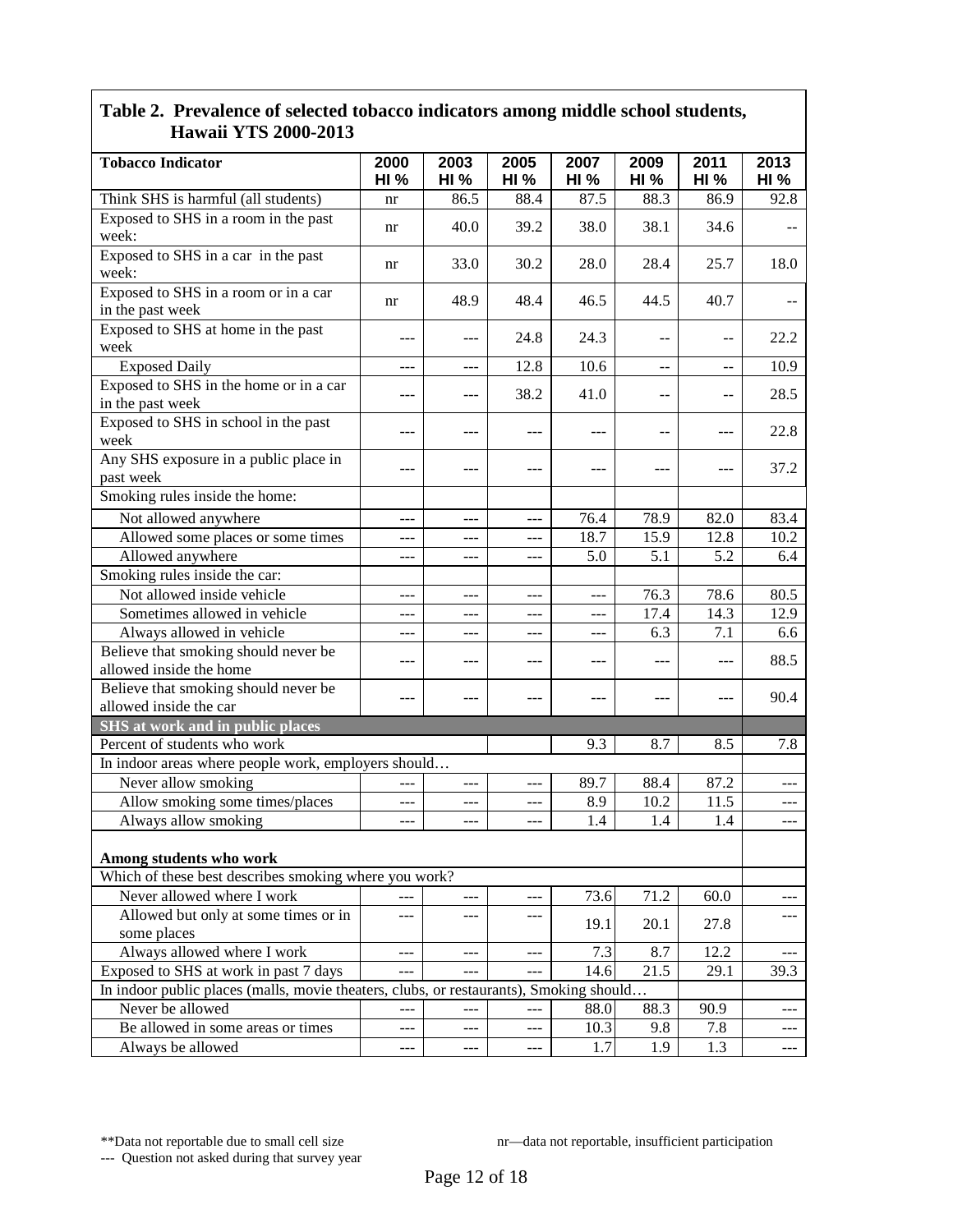| <b>Tobacco Indicator</b>                                  | 2000<br><b>HI %</b> | 2003<br>HI% | 2005<br><b>HI %</b> | 2007<br>HI%    | 2009<br><b>HI %</b> | 2011<br><b>HI %</b> | 2013<br><b>HI %</b> |
|-----------------------------------------------------------|---------------------|-------------|---------------------|----------------|---------------------|---------------------|---------------------|
| <b>Prevalence</b>                                         |                     |             |                     |                |                     |                     |                     |
| Ever used tobacco (lifetime use):                         |                     |             |                     |                |                     |                     |                     |
| Cigarettes                                                | 63.3                | nr          | 43.5                | 38.3           | 36.9                | 30.2                | 29.9                |
| Cigar use                                                 | 27.5                | nr          | 20.4                | 17.1           | 19.0                | 13.2                | 14.0                |
| Smokeless tobacco                                         | 10.4                | nr          | 10.1                | 8.2            | 6.5                 | 4.9                 | 6.6                 |
| Pipes                                                     | ---                 | ---         | ---                 | ---            | $- - -$             | ---                 | 10.0                |
| Bidis (hand-rolled India cigarettes)                      | 13.2                | nr          | 5.4                 | 5.0            | 2.8                 | 1.9                 | 2.4                 |
| Kreteks (clove cigarettes)                                | 11.0                | nr          | 4.1                 | 3.7            | 2.9                 | 1.9                 | 2.2                 |
| Any of the above forms of tobacco                         | 67.6                | nr          | 49.8                | 43.7           | 40.8                | 33.5                | 33.8                |
| Used tobacco in past month (current use):                 |                     |             |                     |                |                     |                     |                     |
| Cigarettes                                                | 24.5                | nr          | 12.6                | 9.7            | 11.3                | 8.7                 | 6.7                 |
| Cigar use                                                 | 4.9                 | nr          | 3.4                 | 5.7            | 6.6                 | 4.5                 | 4.4                 |
| Smokeless tobacco                                         | 3.4                 | nr          | 2.1                 | 3.7            | 3.2                 | 1.6                 | 2.4                 |
| Pipes                                                     | 3.7                 | nr          | 2.8                 | 3.9            | 2.4                 | 2.1                 | 5.1                 |
| Bidis (hand-rolled India cigarettes)                      | 5.2                 | nr          | 2.3                 | 3.3            | 1.6                 | 0.8                 | 1.6                 |
| Kreteks (clove cigarettes)                                | $---$               | ---         | $---$               | $\overline{a}$ | $\overline{a}$      | $\overline{a}$      | 1.8                 |
| Any of the above forms of tobacco                         | 27.1                | nr          | 15.4                | 14.2           | 15.6                | 11.8                | 11.8                |
| Used tobacco $\geq$ 20 days in past month (frequent use): |                     |             |                     |                |                     |                     |                     |
| Cigarettes                                                | 10.3                | nr          | 3.9                 | 3.0            | 3.8                 | 2.9                 | 2.1                 |
| Cigar use                                                 | 0.8                 | nr          | 0.4                 | 0.7            | 0.8                 | 0.1                 | 0.5                 |
| Smokeless tobacco                                         | 0.8                 |             | 0.5                 | 1.0            | 1.3                 | 0.5                 | 0.7                 |
| Pipes                                                     | 0.6                 | nr          | 0.7                 | 0.5            | 1.0                 | 0.4                 | 1.2                 |
|                                                           | 0.8                 | nr          | 0.4                 | 0.4            | 0.7                 | 0.2                 | 0.5                 |
| Bidis (hand-rolled India cigarettes)                      |                     | nr          |                     |                |                     |                     | 0.6                 |
| Kreteks (clove cigarettes)<br>Betel nut use with tobacco  | $\overline{a}$      | ---         | ---                 | ---            | $ -$<br>0.7         | ---<br>0.6          |                     |
|                                                           | ---                 | ---         | $---$               | ---            |                     |                     | $---$               |
| Ever used new tobacco products (lifetime use):            |                     |             |                     |                |                     |                     |                     |
| Roll your own cigarettes                                  |                     | ---         | ---                 | ---            | $---$               |                     | 6.2                 |
| Flavored cigarettes                                       | ---                 | ---         | ---                 | ---            |                     |                     | 8.6                 |
| Clove cigars                                              | $---$               | $---$       | $---$               | ---            | $---$               | --                  | 1.4                 |
| Flavored little cigars                                    | ---                 | ---         | ---                 | ---            | $---$               | $-$                 | 4.4                 |
| E-cigarettes                                              | ---                 | $---$       | $---$               | $---$          | ---                 | 5.0                 | 17.6                |
| Tobacco in hookah or water pipe                           | $---$               | ---         | ---                 | ---            | $---$               | 12.5                | 8.3                 |
| Orbs                                                      | ---                 | ---         | ---                 | ---            | $---$               | 0.4                 | 0.9                 |
| <b>Sticks</b>                                             | $---$               | ---         | ---                 | ---            | $- - -$             | 0.7                 | 0.9                 |
| <b>Strips</b>                                             | $\qquad \qquad - -$ | ---         | $---$               | ---            | $\qquad \qquad -$   | 0.2                 | 0.9                 |
| Snus                                                      | ---                 | ---         | $---$               | ---            | $---$               | 1.1                 | 2.9                 |
| Other new product not listed                              | ---                 | ---         | ---                 | ---            | $---$               | --                  | 3.6                 |
| Any of the above new products                             | $---$               | ---         | ---                 | ---            | $\qquad \qquad -$   | 16.4                | 26.6                |
| Used new tobacco in past month (current use):             |                     |             |                     |                |                     |                     |                     |
| Roll your own cigarettes                                  | $---$               | ---         | $---$               | ---            | $-$                 | $---$               | 3.5                 |
| Flavored cigarettes                                       | $---$               | $---$       | $---$               | ---            | $---$               | $---$               | 1.9                 |
| Clove cigars                                              | $---$               | ---         | $---$               | ---            | $---$               | ---                 | 0.6                 |
| Flavored little cigars                                    | $---$               | ---         | $---$               | ---            | $---$               | ---                 | 1.3                 |
| E-cigarettes                                              | $---$               | ---         | ---                 | ---            | $---$               | ---                 | 10.0                |
| Tobacco in hookah or water pipe                           | $---$               | ---         | ---                 | ---            | $---$               | $---$               | 3.3                 |
| Dissolvables (Orbs, sticks or strips)                     | ---                 | ---         | $---$               | ---            | $- - -$             | ---                 | 0.5                 |
| Snus                                                      | ---                 | $---$       | ---                 | $\overline{a}$ | $---$               | $---$               | 0.8                 |
| Other new product not listed                              | $---$               | ---         | ---                 | ---            | $---$               | ---                 | 1.1                 |
| Any of the above new products                             | $---$               | ---         | ---                 | ---            | $\qquad \qquad -$   | $---$               | 15.9                |

--- Question not asked during that survey year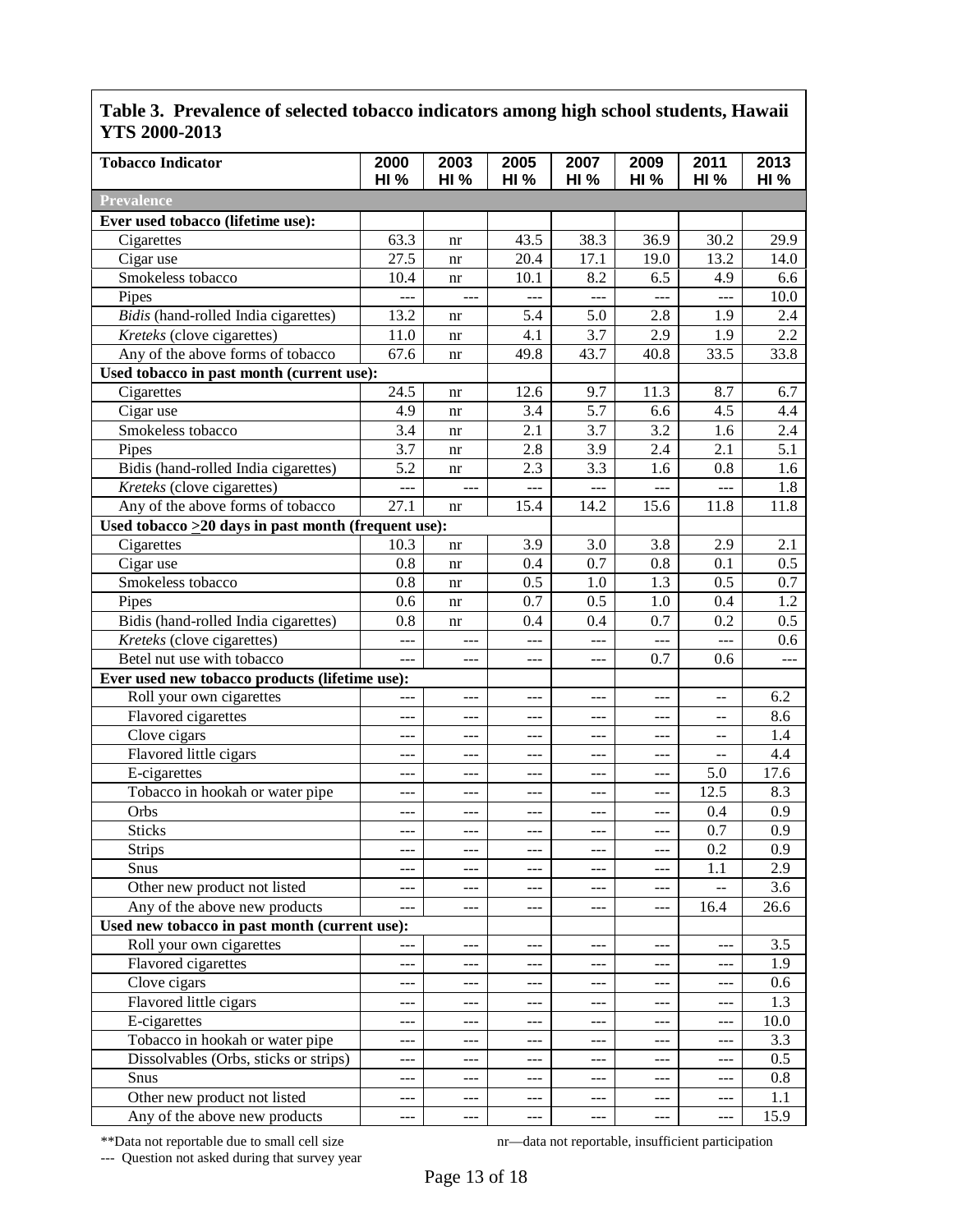| <b>Tobacco Indicator</b>                                                                | 2000<br><b>HI %</b> | 2003<br><b>HI %</b> | 2005<br><b>HI %</b> | 2007<br><b>HI %</b> | 2009<br><b>HI %</b> | 2011<br><b>HI %</b> | 2013<br><b>HI %</b>                    |
|-----------------------------------------------------------------------------------------|---------------------|---------------------|---------------------|---------------------|---------------------|---------------------|----------------------------------------|
| <b>Cigarette smoking severity</b>                                                       |                     |                     |                     |                     |                     |                     |                                        |
| Smoke $\geq 6$ cigarettes/day (current<br>smokers)                                      | 25.1                | nr                  | 20.8                | 21.0                | 25.4                | 12.8                | 28.7                                   |
| Smoked $\geq$ 100 cigarettes (ever smokers)                                             | 27.1                | nr                  | 15.8                | 12.9                | 18.2                | 14.4                | 15.0                                   |
| <b>Current cigarette use by sex</b>                                                     |                     |                     |                     |                     |                     |                     |                                        |
| Male                                                                                    | 23.3                |                     | 10.9                | 9.5                 | 10.                 | 8.0                 |                                        |
| Female                                                                                  | 25.5                | nr                  | 14.2                | 9.8                 | 11.9                | 9.6                 | 7.4<br>5.9                             |
|                                                                                         |                     | nr                  |                     |                     |                     |                     |                                        |
| Age of initiation                                                                       |                     |                     |                     |                     |                     |                     |                                        |
| Smoked a whole cigarette before age 11                                                  | 8.3                 | nr                  | 6.6                 | 5.8                 | 5.2                 | 3.2                 |                                        |
| First tried cigarettes before age 11                                                    | $\overline{a}$      | ---                 |                     | ---                 | $---$               | ---                 | 5.6                                    |
| <b>Cigarette preferences (current smokers)</b>                                          |                     |                     |                     |                     |                     |                     |                                        |
| <b>Usual brand of cigarettes:</b>                                                       |                     |                     |                     |                     |                     |                     |                                        |
| No usual brand                                                                          | 5.9                 | nr                  | 15.9                | 13.9                | 16.9                | 12.0                | $\overline{\phantom{a}}$               |
| Marlboro                                                                                | 42.0                | nr                  | 22.9                | 31.2                | 17.5                | 23.0                | $- -$                                  |
| Newport                                                                                 | 5.7                 | nr                  | 2.2                 | 1.4                 | 2.2                 | 1.9                 | $\overline{\phantom{a}}$               |
| Camel                                                                                   | 2.7                 | nr                  | 3.0                 | 8.6                 | 12.5                | 14.6                | $\overline{\phantom{a}}$               |
| All others (including Virginia Slims,<br>GPC, Basic, Doral etc.)                        | 43.5                | nr                  | 55.9                | 44.9                | 50.9                | 48.5                | --                                     |
| Usual brand of cigarettes during past 30 days:                                          |                     |                     |                     |                     |                     |                     |                                        |
| No usual brand                                                                          | $---$               | $---$               | ---                 | $---$               | $---$               | $- - -$             | 8.6                                    |
| Marlboro                                                                                | $---$               | ---                 | ---                 | $---$               | $---$               | ---                 | 28.7                                   |
| Newport                                                                                 | $---$               | ---                 | ---                 | $---$               | $---$               | ---                 | 6.5                                    |
| Kool                                                                                    | ---                 | ---                 | ---                 | $---$               | $---$               | $---$               | 18.6                                   |
| Camel                                                                                   | $---$               | ---                 | ---                 | $---$               | $---$               | ---                 | 12.2                                   |
| Lucky Strike                                                                            | $---$               | $---$               | ---                 | $---$               | $---$               | ---                 | 0.2                                    |
| American Spirit                                                                         | $---$               | $---$               | ---                 | $---$               | $---$               | ---                 | 6.1                                    |
| Virginia Slims, Parliament, GPC,                                                        | ---                 | ---                 | $---$               | ---                 | ---                 | $---$               |                                        |
| Basic, Doral etc.)                                                                      |                     |                     |                     |                     |                     |                     | 0.0                                    |
| Some other brand                                                                        | ---                 | ---                 | $ -$                | ---                 | $---$               | $---$               | 19.1                                   |
| Usually smoke menthol cigarettes                                                        | 76.1                | nr                  | 71.0                | 72.4                | 78.4                | 78.4                | 66.4                                   |
| <b>Access (current smokers)</b>                                                         |                     |                     |                     |                     |                     |                     |                                        |
| Usual source of cigarettes for current smokers under 18 years of age: (single response) |                     |                     |                     |                     |                     |                     |                                        |
| Store purchase                                                                          | 25.9                | nr                  | 10.1                | 7.1                 | 5.7                 | 10.3                |                                        |
| Vending machines                                                                        | 3.2                 | nr                  | 1.4                 | 1.0                 | 3.0                 | 0.0                 | $---$                                  |
| Gave someone money to buy them                                                          | 25.4                | nr                  | 26.7                | 35.1                | 29.1                | 21.8                | $---$                                  |
| Borrowed them from someone                                                              | 22.2                | nr                  | 28.3                | 25.7                | 28.5                | 32.0                | ---                                    |
| Given by someone $\geq$ 18 years                                                        | 9.7                 | nr                  | 11.2                | 8.2                 | 17.0                | 17.2                | ---                                    |
| Took them from a store/family                                                           |                     |                     |                     |                     |                     |                     | ---                                    |
| member                                                                                  | 2.6                 | nr                  | 9.2                 | 4.4                 | 4.9                 | 5.1                 |                                        |
| Some other way                                                                          | 10.8                | nr                  | 13.2                | 18.5                | 11.7                | 13.6                | $\scriptstyle\cdots\scriptstyle\cdots$ |
| Source(s) of cigarettes for current smokers under 18 years of age: (multiple responses) |                     |                     |                     |                     |                     |                     |                                        |
| Bought them myself                                                                      |                     |                     |                     | ---                 |                     | ---                 | 14.7                                   |
| Had someone buy them for me                                                             | $---$               | ---                 | $---$               | $\qquad \qquad - -$ | $\frac{1}{2}$       | $- - -$             | 30.8                                   |
| Borrowed or bummed them                                                                 | $---$               | ---                 | ---                 | ---                 | $---$               | $---$               | 35.8                                   |
| Someone gave them to me w/out my                                                        | ---                 | ---                 | ---                 | ---                 | ---                 | ---                 | 11.7                                   |
| asking                                                                                  |                     |                     |                     |                     |                     |                     |                                        |
| Took from a person or store                                                             | $---$               | ---                 | $---$               | ---                 | $-$                 | ---                 | 2.1                                    |
| Some other way                                                                          | $---$               | ---                 | $---$               | ---                 | $-$                 | $- - -$             | 10.8                                   |
|                                                                                         |                     |                     |                     |                     |                     |                     |                                        |

--- Question not asked during that survey year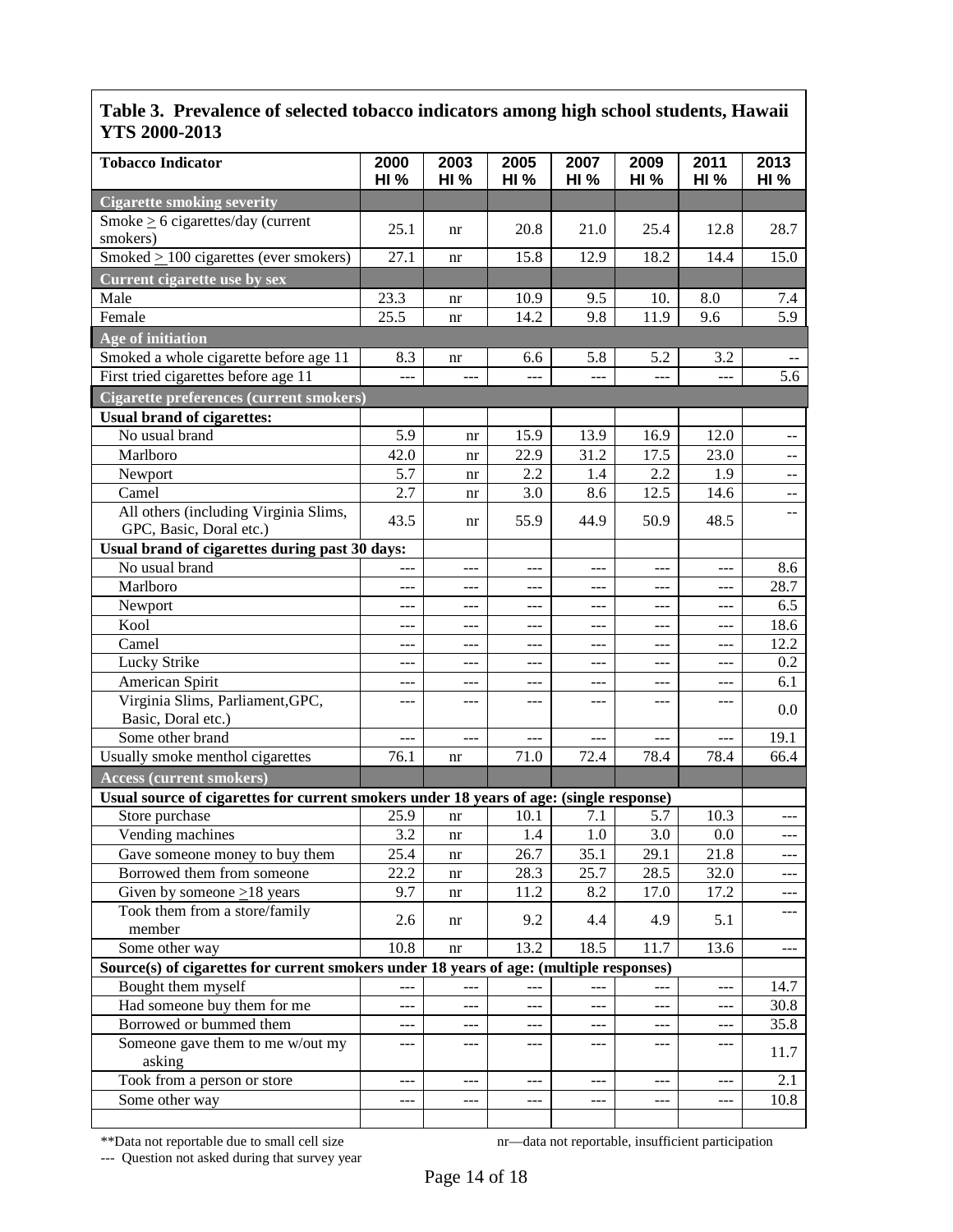| <b>Tobacco Indicator</b>                                                    | 2000<br><b>HI %</b> | 2003<br><b>HI %</b> | 2005<br><b>HI</b> % | 2007<br><b>HI %</b>  | 2009<br><b>HI %</b> | 2011<br><b>HI %</b> | 2013<br><b>HI</b> %   |
|-----------------------------------------------------------------------------|---------------------|---------------------|---------------------|----------------------|---------------------|---------------------|-----------------------|
| Usual quantity of cigarette purchase among purchasers:                      |                     |                     |                     |                      |                     |                     |                       |
| Individually (loose)                                                        | ---                 | ---                 | 15.2                | 11.3                 | 15.8                | 15.0                | ---                   |
| By the pack                                                                 | $---$               | ---                 | 71.0                | 82.0                 | 75.7                | 77.9                | $\cdots$              |
| By the carton                                                               | $---$               | ---                 | 13.8                | 6.6                  | 8.5                 | 7.1                 | ---                   |
| Cigarette purchases by smokers under 18 years of age:                       |                     |                     |                     |                      |                     |                     |                       |
| Place of most recent purchase:                                              |                     |                     |                     | Single response only |                     |                     | Multiple<br>responses |
| Gas station                                                                 | 25.5                | nr                  | 28.2                | 25.2                 | 25.7                | 23.0                | 23.3                  |
| Convenience store                                                           | 29.6                | nr                  | 19.4                | 15.1                 | 16.7                | 27.8                | 9.6                   |
| Grocery store                                                               | 14.1                | nr                  | 13.7                | 12.1                 | 11.7                | $**$                | 2.4                   |
| Drugstore                                                                   | 4.4                 | nr                  | 4.8                 | 9.7                  | 6.4                 | $**$                | 13.4                  |
| Vending machine                                                             | 1.5                 | nr                  | 0.8                 | 0.8                  | 7.0                 | 0.0                 | 7.4                   |
| Internet                                                                    | 0.7                 | nr                  | 1.6                 | 2.7                  | 0.8                 | $**$                | 3.3                   |
| Through the mail                                                            |                     |                     |                     |                      |                     |                     | 0.3                   |
| Other                                                                       | 24.1                | nr                  | 31.5                | 34.3                 | 31.8                | 35.5                | 43.3                  |
| Purchased from a lunch wagon or<br>manapua truck in the past 30 days        | $\qquad \qquad - -$ |                     | 12.6                | 13.8                 | 11.1                | 7.0                 | ---                   |
| Refused sale in past month (under 18                                        | 43.3                | nr                  | 30.8                | 33.4                 | 21.9                | 33.5                | 23.4                  |
| years)<br><b>Access all students</b>                                        |                     |                     |                     |                      |                     |                     |                       |
| Know where to buy loose cigarettes                                          |                     |                     | 24.4                | 29.7                 | 24.4                | 22.0                |                       |
| Feel it would be easy to get tobacco                                        | $\frac{1}{2}$       | ---                 | ---                 | ---                  | ---                 | ---                 |                       |
| products if they wanted them                                                |                     |                     |                     |                      |                     |                     | 64.5                  |
| <b>School-all students</b>                                                  |                     |                     |                     |                      |                     |                     |                       |
| Smoked cigarettes at school in past                                         | 12.2                | nr                  | 5.0                 | 4.6                  | 4.9                 | 3.4                 |                       |
| month                                                                       |                     |                     |                     |                      |                     |                     |                       |
| Used smokeless tobacco at school in                                         | $\qquad \qquad - -$ | nr                  | ---                 | 4.5                  | 3.0                 | 2.2                 |                       |
| past month                                                                  |                     |                     |                     |                      |                     |                     |                       |
| Were taught, this school year, in class about:                              |                     |                     |                     |                      |                     |                     |                       |
| Not using tobacco products                                                  |                     |                     |                     |                      |                     |                     | 46.3                  |
| Danger of tobacco use                                                       | 50.9                | nr                  | 56.6                | 45.9                 | 47.8                | 44.8                | ---                   |
| Practiced ways to say no to tobacco                                         | 23.7                | nr                  | 32.3                | 25.7                 | 24.9                | 25.4                | ---                   |
| Participated in a community event to<br>discourage tobacco use in past year | 18.1                | nr                  | 15.3                | 20.6                 | 14.1                | 17.6                | 12.5                  |
| <b>Cessation (current smokers)</b>                                          |                     |                     |                     |                      |                     |                     |                       |
| Want to stop smoking                                                        | 71.8                | nr                  | 66.9                | 51.5                 | 60.5                | 60.6                | 52.9                  |
| Tried to quit in past year                                                  | 71.0                | nr                  | 69.0                | 64.2                 | 66.8                | 61.9                | 70.6                  |
| Last quit attempt lasted less than 30                                       |                     |                     |                     |                      |                     |                     |                       |
| days                                                                        | 45.1                | nr                  | 36.1                | 50.2                 | 43.4                | 41.0                | 36.3                  |
| Participated in a program to help them quit:                                |                     |                     |                     |                      |                     |                     |                       |
| Ever used tobacco                                                           | 9.9                 | nr                  | 14.2                | 8.9                  | 11.7                | 13.0                |                       |
| Current tobacco users                                                       | 13.6                | nr                  | 20.5                | 13.0                 | 14.4                | 16.6                | --                    |
| Intention to start cigarette smoking (among never smokers)                  |                     |                     |                     |                      |                     |                     |                       |
| Will try a cigarette soon                                                   | 3.3                 | nr                  | 4.5                 | 5.4                  | 3.5                 | 1.0                 | 1.0                   |
| May smoke in the next year                                                  | ---                 | nr                  | 14.3                | 13.6                 | 13.5                | 9.6                 | 11.6                  |
| Might smoke if offered by a friend                                          | ---                 | nr                  | 14.9                | 13.6                 | 12.4                | 9.5                 | 12.2                  |
| Susceptible to starting smoking (never<br>smokers)                          | 22.9                | nr                  | 22.3                | 12.3                 | 10.8                | 12.7                | 15.1                  |
|                                                                             |                     |                     |                     |                      |                     |                     |                       |

--- Question not asked during that survey year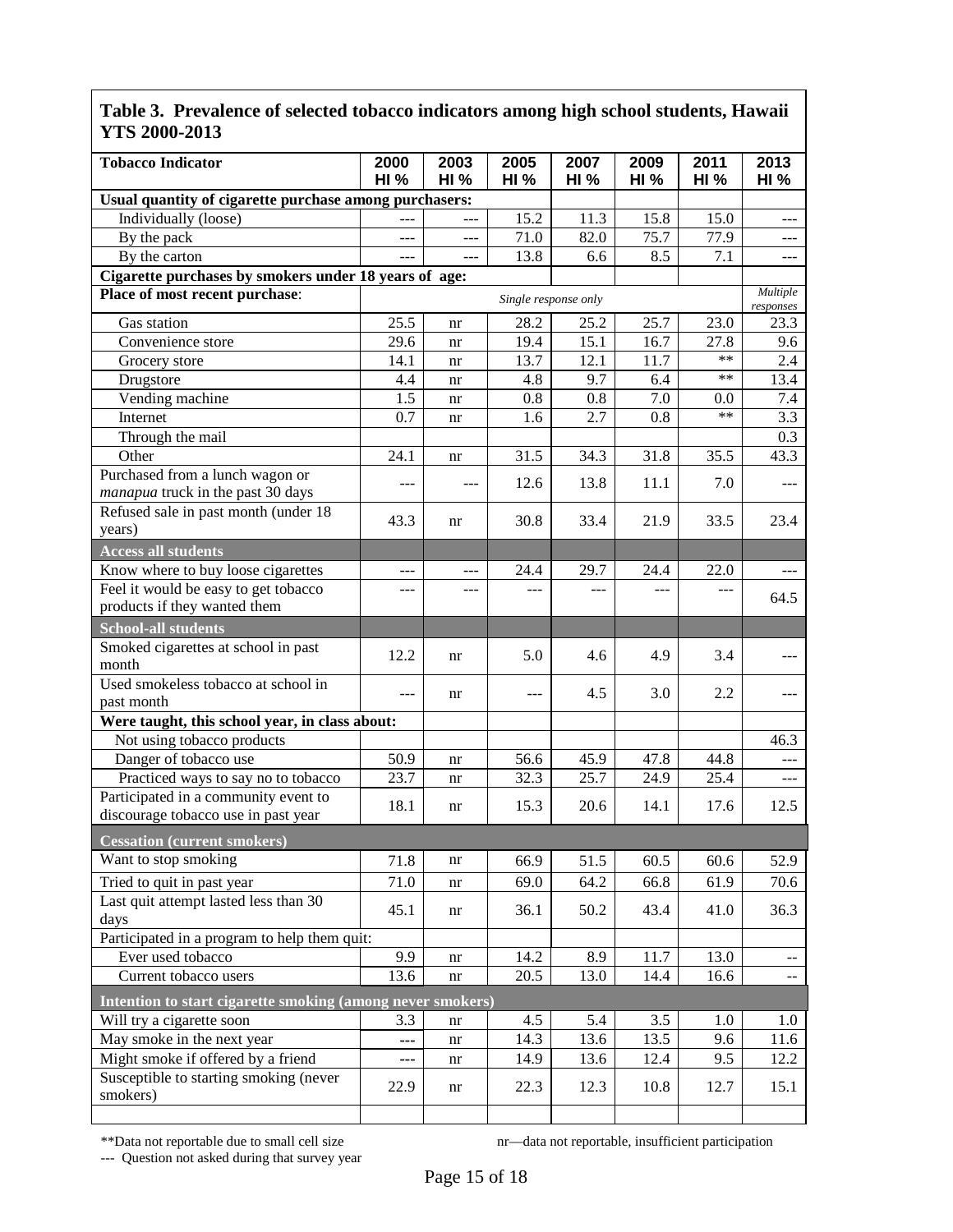| <b>Tobacco Indicator</b>                              | 2000<br><b>HI %</b> | 2003<br><b>HI %</b> | 2005<br>HI% | 2007<br><b>HI %</b> | 2009<br><b>HI %</b> | 2011<br><b>HI %</b> | 2013<br><b>HI %</b> |
|-------------------------------------------------------|---------------------|---------------------|-------------|---------------------|---------------------|---------------------|---------------------|
| <b>Smoking Beliefs (all students)</b>                 |                     |                     |             |                     |                     |                     |                     |
| Percent who agree with the following:                 |                     |                     |             |                     |                     |                     |                     |
| Smokers have more friends                             | 27.1                | nr                  | 33.4        | 27.8                | 34.1                | 30.5                | 30.8                |
| Smoking makes young people look                       |                     |                     |             |                     |                     |                     |                     |
| cool/fit in                                           | 14.6                | nr                  | 15.1        | 12.9                | 11.4                | 8.6                 | 10.3                |
| Tobacco companies try to get young<br>people to smoke | $---$               | ---                 | --          | ---                 | $---$               | --                  | 66.5                |
| All tobacco products are dangerous                    | $---$               | ---                 |             | ---                 | $---$               | --                  | 87.5                |
| Overestimate the number of smokers in                 |                     | 49.3                | 69.3        | 62.3                |                     |                     |                     |
| their grade level                                     | ---                 |                     |             |                     | 66.7                | 86.1                |                     |
| <b>Social Influences (all students)</b>               |                     |                     |             |                     |                     |                     |                     |
| One or more best friends smoke cigarettes:            |                     |                     |             |                     |                     |                     |                     |
| All students                                          | 53.1                | nr                  | 39.4        | 39.3                | 35.1                | 35.6                | 37.7                |
| Never smokers                                         | 33.5                | nr                  | 27.3        | 28.1                | 33.4                | 24.9                | 26.3                |
| Current smokers                                       | 77.8                | nr                  | 80.3        | 86.3                | 86.0                | 80.5                | 88.9                |
| Lives with someone who smokes cigarettes:             |                     |                     |             |                     |                     |                     |                     |
| All students                                          | 45.3                | nr                  | 43.3        | 40.8                | $\overline{a}$      | $-$ --              | 36.2                |
| Never smokers                                         | 38.4                | nr                  | 37.1        | 35.4                | $---$               | ---                 | 31.5                |
| Current smokers                                       | 54.2                | nr                  | 52.6        | 54.7                | $---$               | ---                 | 45.7                |
| <b>Adult Counsel on Smoking</b>                       |                     |                     |             |                     |                     |                     |                     |
| Parents discussed smoking with them in                |                     |                     |             |                     |                     |                     |                     |
| past year (all students)                              | 63.3                | nr                  | 67.0        | 59.3                | 61.1                | 60.7                |                     |
| Parents discussed not using any type of               |                     |                     |             |                     |                     |                     |                     |
| tobacco product in past year                          | $---$               | ---                 | ---         | ---                 | $---$               | ---                 | 33.3                |
| Health professional (doctor, dentist,                 |                     |                     |             |                     |                     |                     |                     |
| nurse) asked if they smoke, past 12                   | ----                | ---                 | ---         | 31.5                | 30.7                | 31.7                | 35.3                |
| months                                                |                     |                     |             |                     |                     |                     |                     |
| Health professional (doctor, dentist,                 | $---$               | ---                 |             | 28.3                | 30.0                | 28.4                | 30.3                |
| nurse) advised them not to smoke                      |                     |                     | $---$       |                     |                     |                     |                     |
| <b>Mass Media</b>                                     |                     |                     |             |                     |                     |                     |                     |
| Antismoking commercial/ad exposure:                   |                     |                     |             |                     |                     |                     |                     |
| At least once in the past month                       | 78.7                | nr                  | 75.3        | 78.2                | 70.6                | 70.8                | 66.3                |
| Daily/almost daily during the past                    | 40.7                | nr                  | 31.6        | 30.3                | 25.8                | 23.6                | 17.9                |
| month                                                 |                     |                     |             |                     |                     |                     |                     |
| Often see actors smoking in movies or<br>TV           | 89.5                | nr                  | 87.1        | 82.8                | 81.2                | 78.3                | 74.6                |
| Often see tobacco product ads on the                  | 21.6                | nr                  | 36.7        | 82.8                | 78.8                | ---                 | 48.8                |
| Internet                                              |                     |                     |             |                     |                     |                     |                     |
| Often see tobacco product ads in                      | $---$               |                     | ---         | ---                 |                     | $---$               | 47.5                |
| newspapers or magazines                               |                     |                     |             |                     |                     |                     |                     |
| See tobacco products/gear ads at local                | 82.4                | nr                  | 83.0        | 82.6                | 82.8                | 75.3                | 75.7                |
| stores or gas stations                                |                     |                     |             |                     |                     |                     |                     |
| Saw tobacco product ads outside stores                | $\cdots$            | ---                 | ---         | ---                 | $\frac{1}{2}$       | $ -$                | 67.2                |
| Bought or received merchandise with                   | ---                 | ---                 | ---         | ---                 | $---$               | ---                 | 7.7                 |
| tobacco logo in past year                             |                     |                     |             |                     |                     |                     |                     |
| Would wear apparel with tobacco logos                 | nr                  | 16.3                | 15.8        | 13.5                | 12.8                | 13.8                | 12.9                |
| <b>Secondhand Smoke (SHS)</b>                         |                     |                     |             |                     |                     |                     |                     |
| Think SHS is harmful (all students)                   | 91.7                | nr                  | 93.8        | 93.3                | 90.5                | 91.3                | 92.9                |
| Exposed to SHS in a room in the past                  | 68.1                | nr                  | 56.4        | 52.5                | 53.4                | 44.4                |                     |

--- Question not asked during that survey year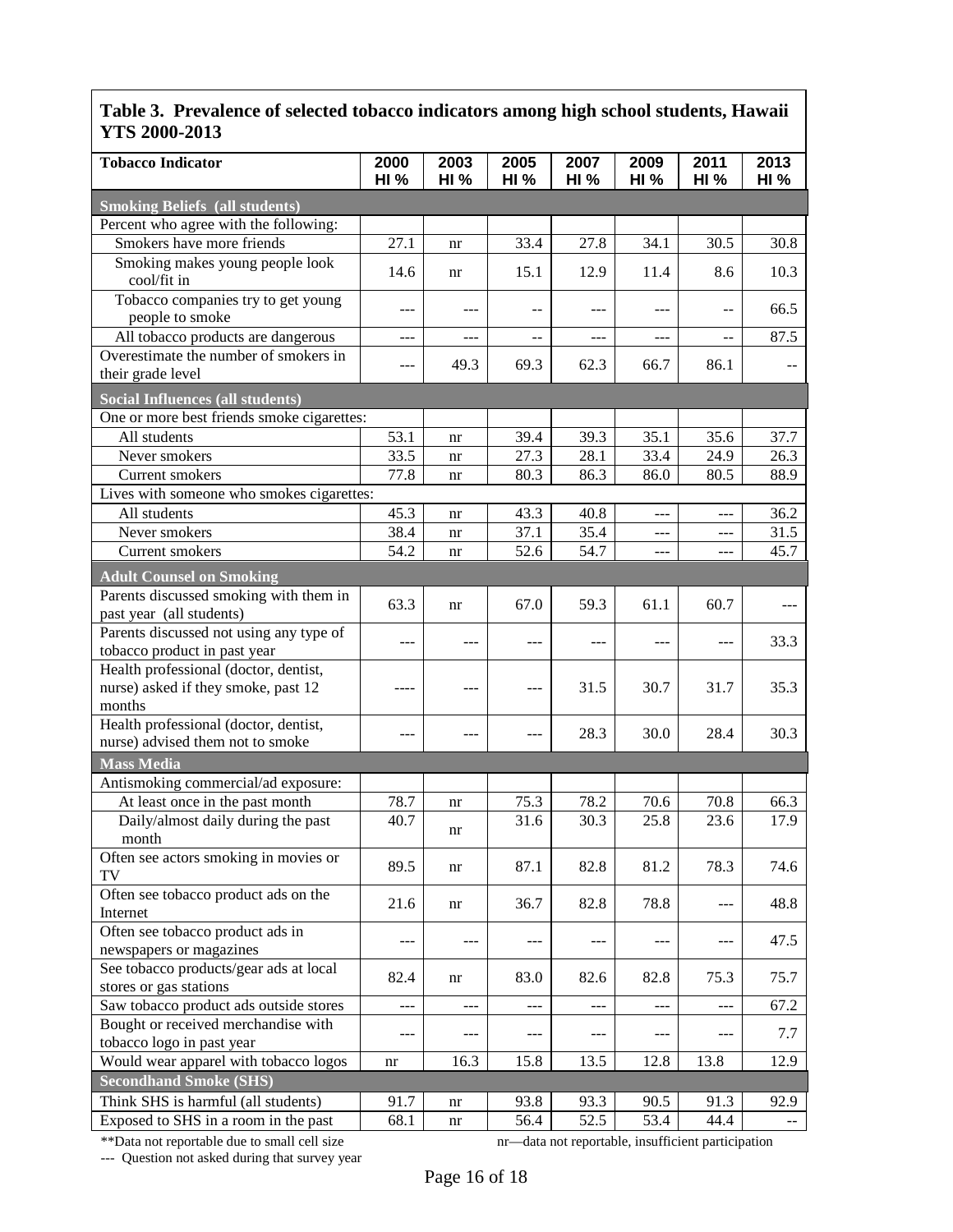| <b>Tobacco Indicator</b>                                                               | 2000<br><b>HI %</b> | 2003<br><b>HI %</b> | 2005<br><b>HI %</b> | 2007<br><b>HI %</b> | 2009<br><b>HI %</b> | 2011<br><b>HI %</b> | 2013<br><b>HI %</b> |
|----------------------------------------------------------------------------------------|---------------------|---------------------|---------------------|---------------------|---------------------|---------------------|---------------------|
| week:                                                                                  |                     |                     |                     |                     |                     |                     |                     |
| Exposed to SHS in a car in the past<br>week:                                           | 49.4                | nr                  | 34.8                | 32.2                | 36.3                | 27.4                | 23.8                |
| Exposed to SHS in a room or in a car<br>in the past week                               | 73.6                | nr                  | 61.5                | 58.3                | 58.4                | 49.3                |                     |
| Exposed to SHS at home in the past<br>week                                             | ---                 | $---$               | 28.3                | 23.4                | --                  | --                  | 26.0                |
| <b>Exposed Daily</b>                                                                   | ---                 | $---$               | 14.4                | 11.9                | --                  | $-$                 | 14.5                |
| Exposed to SHS in the home or in a car<br>in the past week                             | ---                 | ---                 | 43.8                | 43.1                | ---                 | --                  | 34.9                |
| Exposed to SHS in school in the past<br>week                                           | ----                | ----                | $---$               | $- - - -$           | ----                | ----                | 42.3                |
| Any SHS exposure in a public place in<br>past week                                     | ----                | ----                | $---$               | ----                | ----                | ----                | 48.8                |
| Smoking rules inside the home:                                                         |                     |                     |                     |                     |                     |                     |                     |
| Not allowed anywhere                                                                   | ---                 | $ -$                | $---$               | 77.3                | 70.8                | 82.7                | 81.6                |
| Allowed some places or some times                                                      | ---                 | $---$               | $---$               | 14.9                | 16.8                | 12.2                | 11.0                |
| Allowed anywhere                                                                       | $---$               | $---$               | $-$                 | 7.8                 | 12.4                | 5.1                 | 7.5                 |
| Smoking rules inside the car:                                                          |                     |                     |                     |                     |                     |                     |                     |
| Not allowed inside vehicle                                                             | ---                 | ---                 | ---                 | $---$               | 72.3                | 78.6                | 77.3                |
| Sometimes allowed in vehicle                                                           | ---                 | $---$               | $---$               | ---                 | 16.0                | 13.7                | 14.5                |
| Always allowed in vehicle                                                              | ---                 | $---$               | ---                 | $---$               | 11.7                | 7.7                 | 8.2                 |
| Believe that smoking should never be<br>allowed inside the home                        | ---                 | $---$               | ---                 | $---$               | ---                 | ---                 | 85.6                |
| Believe that smoking should never be<br>allowed inside the car                         | ---                 | ---                 | ---                 | $---$               | ---                 | ---                 | 85.8                |
| SHS at work and in public places                                                       |                     |                     |                     |                     |                     |                     |                     |
| Percent of students who work                                                           |                     |                     |                     | 24.8                | 24.5                | 19.7                | 18.8                |
| In indoor areas where people work, employers should                                    |                     |                     |                     |                     |                     |                     |                     |
| Never allow smoking                                                                    |                     | $---$               | ---                 | 85.7                | 84.7                | 85.4                |                     |
| Allow smoking some times/places                                                        | $---$               | ---                 | $---$               | 118                 | 13.3                | 13.6                |                     |
| Always allow smoking                                                                   | ---                 | $---$               | ---                 | 2.4                 | 2.0                 | 1.0                 | $\cdots$            |
| Among students who work                                                                |                     |                     |                     |                     |                     |                     |                     |
| Which of these best describes smoking where you work?                                  |                     |                     |                     |                     |                     |                     |                     |
| Never allowed where I work                                                             | $\overline{a}$      | ---                 | $---$               | 57.1                | 53.5                | 57.6                | $---$               |
| Allowed but only at some times or in<br>some places                                    | $---$               | ---                 | ---                 | 34.7                | 36.9                | 32.4                | ---                 |
| Always allowed where I work                                                            | $---$               | ---                 | ---                 | 8.2                 | 9.6                 | 10.0                |                     |
| Exposed to SHS at work in past 7 days                                                  |                     |                     |                     | 25.9                | 30.5                | 30.2                | 42.1                |
| In indoor public places (malls, movie theaters, clubs, or restaurants), Smoking should |                     |                     |                     |                     |                     |                     |                     |
| Never be allowed                                                                       | ---                 | $---$               | $ -$                | 86.4                | 87.0                | 87.4                |                     |
| Be allowed in some areas or times                                                      | ---                 | $---$               | ---                 | 11.6                | 10.8                | 11.2                | $---$               |
| Always be allowed                                                                      | ---                 | $\qquad \qquad -$   | ---                 | 2.0                 | 2.2                 | 1.4                 | $---$               |